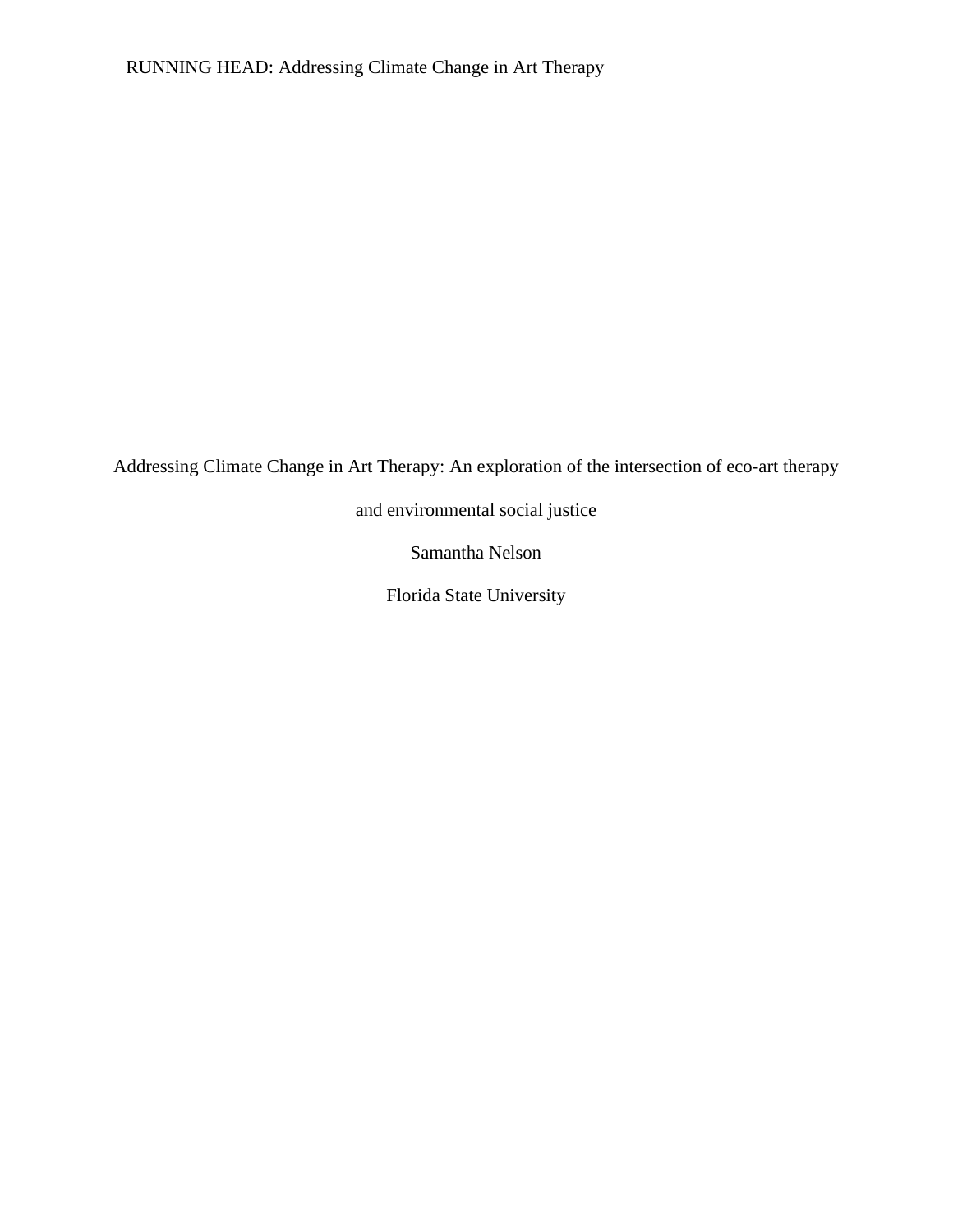#### Abstract

This paper presents interviews with eco-art therapists concerning the intersection of climate change and art therapy, as well as personal artistic exploration of reducing waste in art practices. Climate change is more than the rising of sea levels and the destruction of animal habitats. Global health consequences as a result of air pollution and rising temperatures put vulnerable populations at risk. Beyond health issues, social consequences such as climate gentrification and climate classism creep into the fabrics of society as big powerful, profit driven corporations reek havoc on the environment. Environmental psychology indicates the need for humanity to be conscious of and intertwined with nature for the benefit of our mental health. The separation from nature is damaging to our mental health and the human driven destruction of the environment is creating more mental health concerns such as climate anxiety, PTSD from natural disasters, increase in aggression tied to temperature rises, and increase in suicide. Eco art therapists utilize humanities natural creative tendencies for therapeutic gain by encouraging connection to nature and creation from nature. From those interviewed, it appears eco art therapists are concerned about climate change and believe action needs to be taken. There is little overlap in research on the aspect of climate change as a social justice issue and increased need for education with in the "traditional" art therapy field for being conscientiousness of our materials used in order to avoid contributing to the issue of climate change. From personal artistic reflection, I experienced emotions tied to climate anxiety, learned about some natural art making techniques, and considered therapeutic benefits this practice had on me, and would have with clients.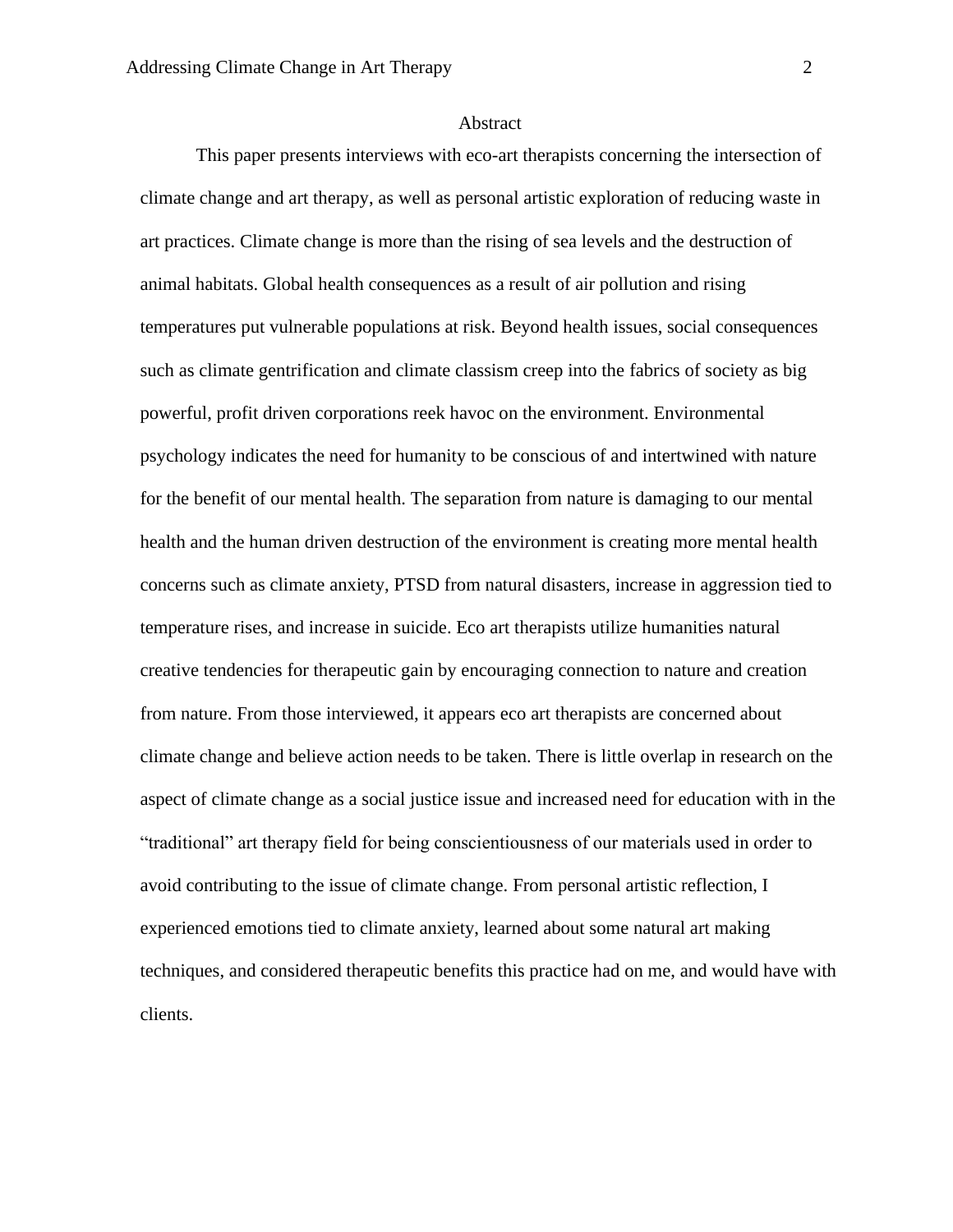# **Table of Contents**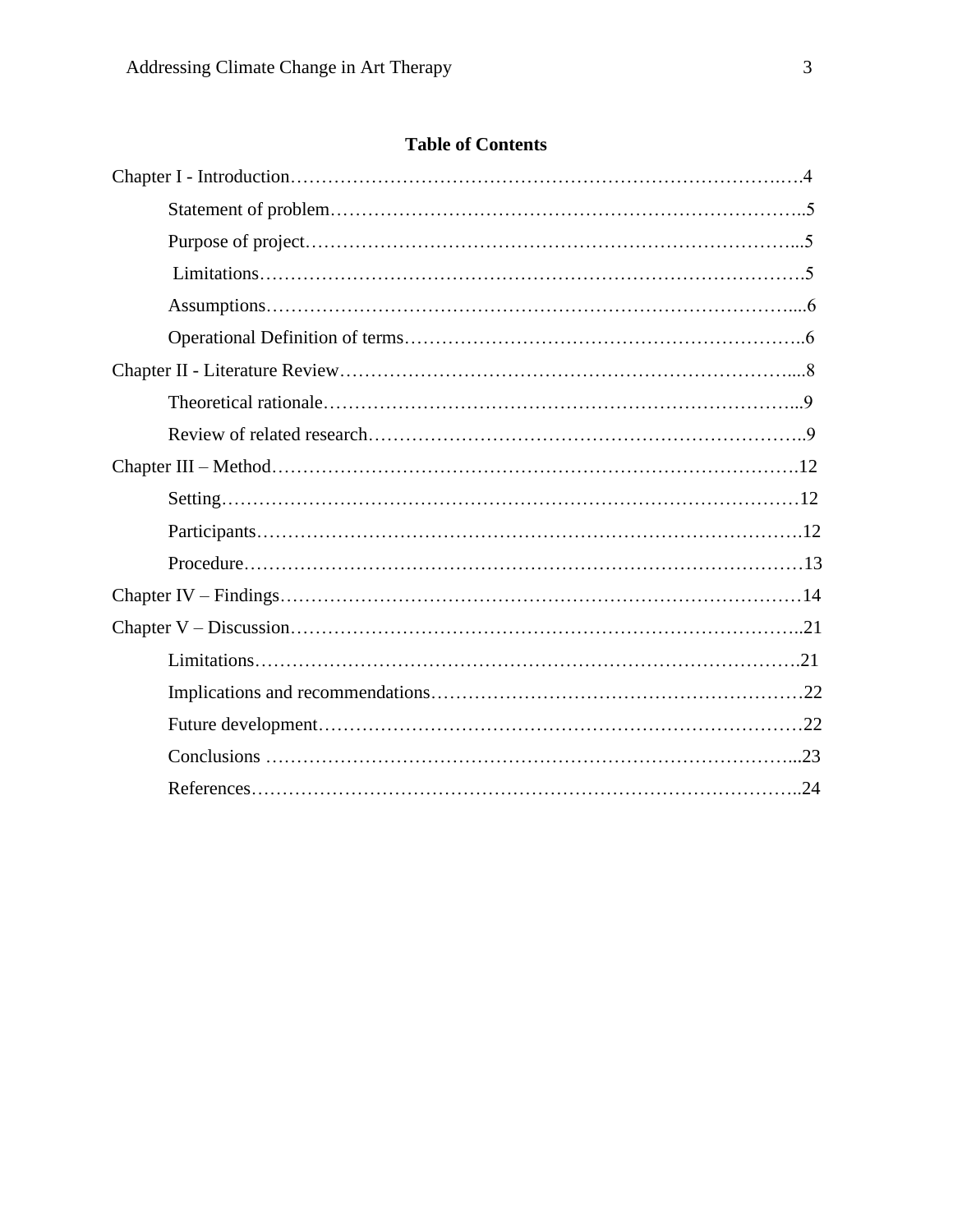## **Introduction**

When I was a child, I perceived climate change as out of my reach and my control. There was little I could do to reduce humanity's environmental impact except to take shorter showers and recycle. I remember learning about negative effects of cutting down trees in my fifth-grade class; then on my way to school, noticing construction of a target where there used to be a forest. I asked my dad why they would do that, and he said something like, "I'm not sure honey, it's how the world works. Maybe you can grow up to be a scientist and create better solutions." Well, after getting my only ever letter C grade in my high school chemistry class, I dismissed my ability to do anything about climate change.

I ended up becoming an artist, and now an art therapist. Two years ago, my eyes were opened to the devastating effects of trash on the ocean at an art show. "Did you know there will be more plastic than fish in the ocean by 2050?" said the artist in a slide show after the art display. She went on to ask, "Did you know only 9 percent of plastics made are recycled and most often are only recycled once?" What blew my mind most was the fact that plastic is not biodegrading but is breaking down into small pieces and inevitably entering our food system.

I became extremely interested in reducing waste in everyday life and discovering how people live "zero waste." I had never seen that in the culture I grew up in, but slowly became aware that plastic is integrated into every part of our lives, all food packaging, art supplies, daily living necessities like toothbrushes, water bottles, everything I touched was made from plastic. I struggled with the anxiety of knowing I couldn't incorporate these new habits into my chosen field of art therapy. I wrestled with questions like, why would reducing waste be important to other art therapists? Won't therapeutic benefits of materials and need for convenience outweigh the need to reduce waste? I saw reducing waste as a personal choice, like becoming vegetarian or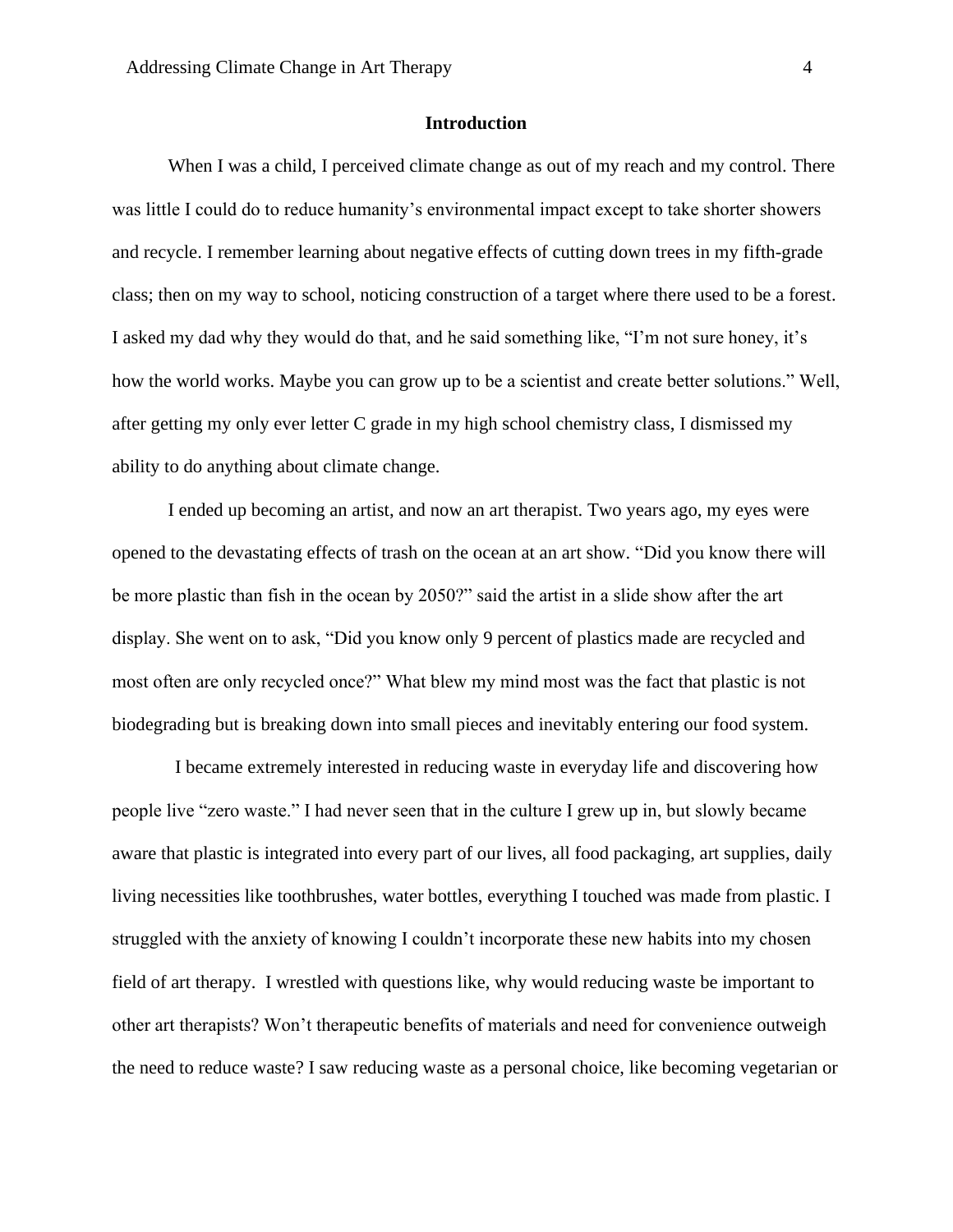vegan. I now see it as social issue effecting every single person on this planet, in particular the most vulnerable.

## **Statement of Problem**

Therapists require a level of cultural competency to accommodate all types of cultures, religions, and family backgrounds in order to advocate for our clients and empower them to maintain the rights they deserve (ACA, 2017; Singh, Appling, & Trepal, 2020). As art therapists, from social justice theory standpoint, not only do we need to be aware of presenting issues and injustices in order to be empathetic for our clients, but we should definitely not be contributing to an issue causing injustice.

Art therapy requires materials in order to be effective. Production of material results in carbon emission and disposal of material generates waste. Every material I can think of, that I used in obtaining an art degree, or every material that I learned about the therapeutic properties of in obtaining an art therapy degree, came in plastic packaging and creates waste. Any kind of paint, adhesive, tape, clay, markers, pencils, pens, fabric, or pastels come wrapped in a shiny plastic covering.

# **Purpose of project**

I began to wonder how we as a field can grow consciousness of this issue and reduce our environmental impact. I wanted to learn more about eco art therapy in order to discover therapeutic benefits in working with nature, learn more ways to have sustainable art therapy practices, gain perspective on eco art therapist's view of climate change as a social justice issue, and search for beginning steps for "traditional" art therapists in addressing this issue within practice. In addition to the interview and research portion of this project, I wanted to personally and artistically reflect on my impact.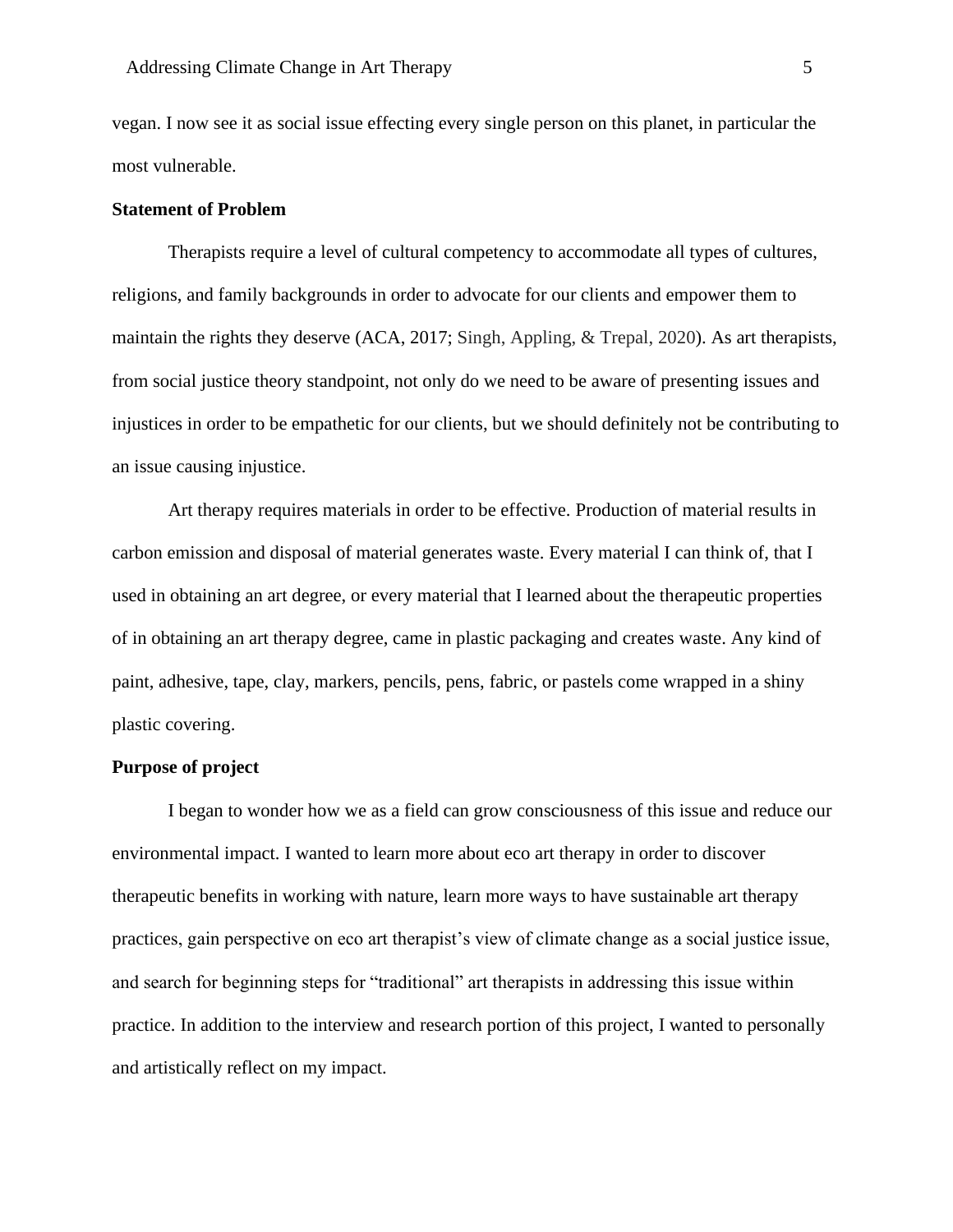A year ago, I was doing my absolute best to reduce as much waste generation in my personal life as possible. In January of 2019 I decided not to throw anything away that was a single use plastic or nonbiodegradable for three months. What did that look like? Any waste that could not be mainstream recycled or composted, I kept. I ended up with one box of trash. I wanted to create art from the remains, the discards of my daily life, as a personal reflection and a public expression of frustration toward the systems in which we live that tell us this is okay.

# **Limitations**

This project is limited in the scope and reach of research, personal bias, and number of interviews done. In order to understand this topic further, I think it is important to gain understanding from more eco art therapists as well as traditional art therapists. It would be beneficial to conduct more interviews with "traditional" art therapists to gain perspective on their understanding of the intersections between art therapy and climate change as a social injustice.

Additionally, because I am passionate about this topic, I may hold bias in assessing balance and need for modern commercialized art materials and nature-based materials. I need to be aware of these biases when determining therapeutic benefit for the client, rather than choosing the sustainable option without consideration of the client's needs.

#### **Assumptions**

The main assumption of this project is that climate change will continue to be a problem affecting health, basic needs, and social rights of people globally. In turn, there is an assumption that something must be done to prevent that and assumes that every individual is in some way responsible for promoting change.

# **Operational Definition of Terms**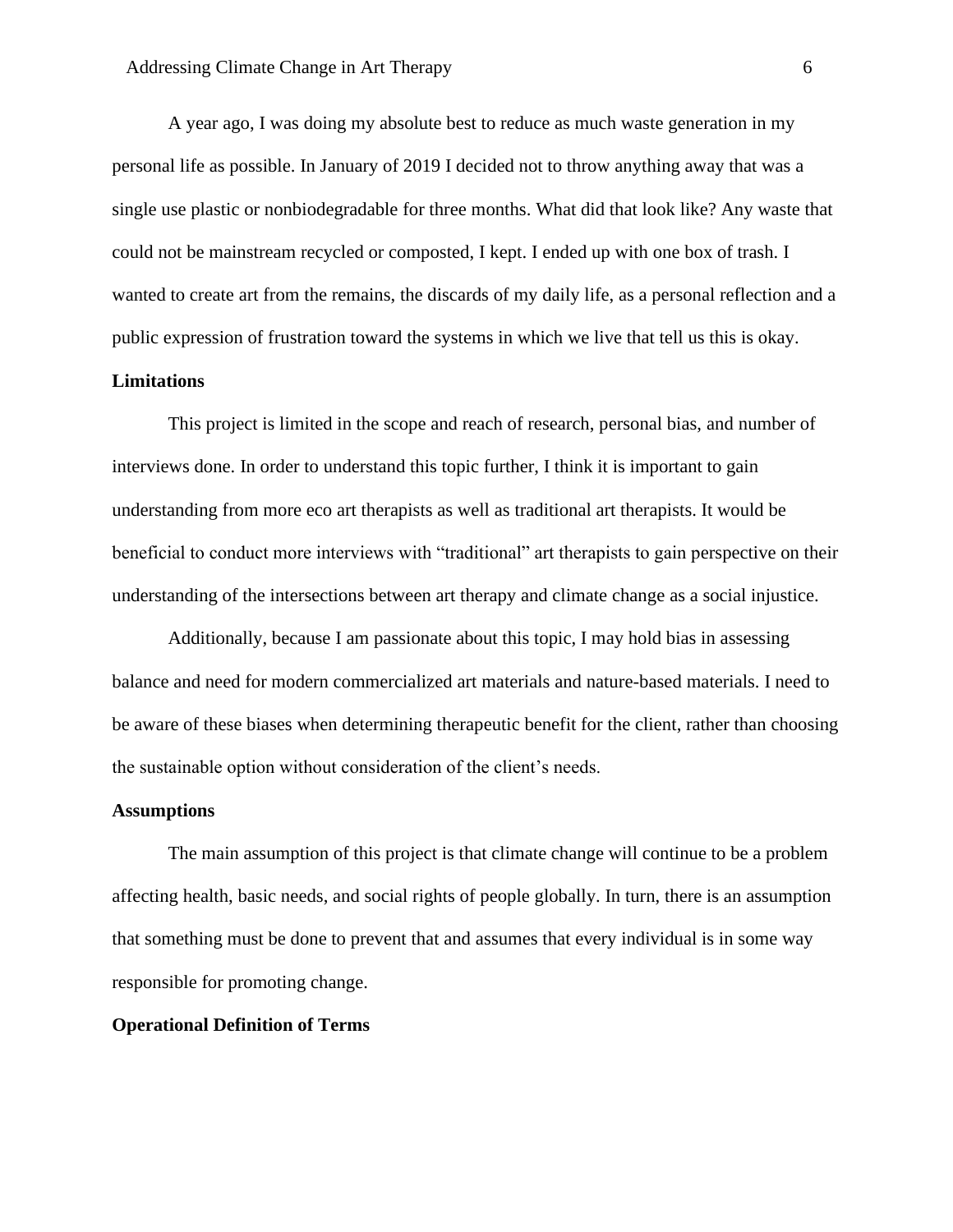**Climate change.** NASA (2020) defines climate change as a "long term change in the average weather patterns that have come to define Earth's local, regional, and global climates. These changes have a broad range of observed effects that are synonymous with the term."

**Environmental justice.** The United states Environmental protection agency defines "environmental justice" as,

"the fair treatment and meaningful involvement of all people regardless of race, color, national origin, or income, with respect to the development, implementation, and enforcement of environmental laws, regulations, and policies. This goal will be achieved when everyone enjoys: the same degree of protection from environmental and health hazards, and equal access to the decision-making process to have a healthy environment in which to live, learn, and work" (United States Environmental Protection Agency, 2020.

**Climate anxiety.** Climate anxiety is an "aspect of the wider phenomenon of eco-anxiety: it encompasses challenging emotions, experienced to a significant degree, due to environmental issues and the threats they pose" (Pihkala, 2019, p. 2).

**Climate gentrification.** Renovating housing or a district in order to conform to more "middle class taste" or making an activity or person more refined defines gentrification (dictionary.com). Gentrification is seen in many growing cities where long term residents are being pushed out by increased rents in order to build more profitable and "middle class" housing. Because it displaces communities and residents with long histories with those areas, it is a social justice concern (Marcuse, 2015). Climate gentrification is occurring in Miami as sea levels rise and higher land becomes more valuable (Ariza, 2018).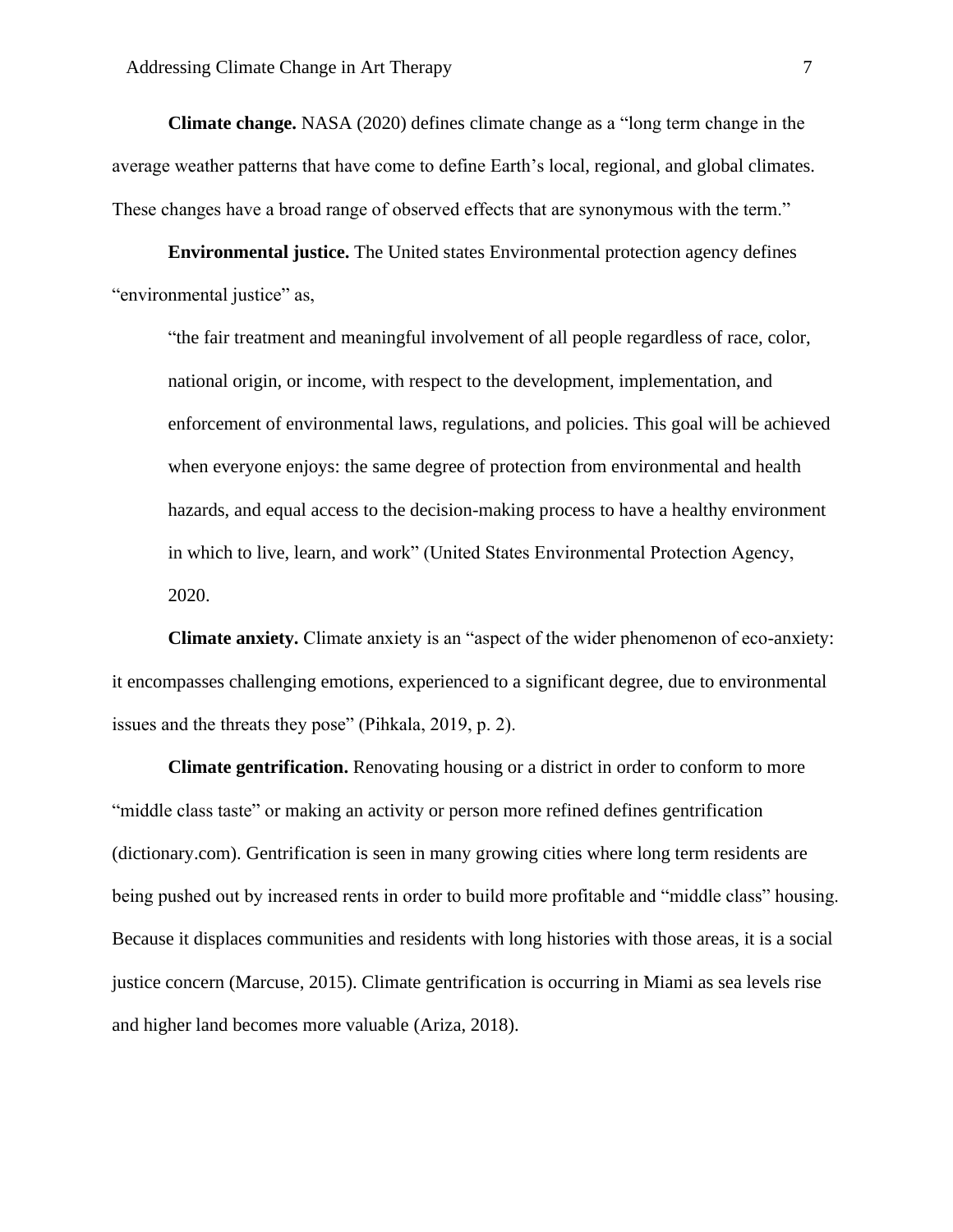**Art therapy.** The American Art Therapy Association (2017) defines art therapy as **"**an integrative mental health and human services profession that enriches the lives of individuals, families, and communities through active art-making, creative process, applied psychological theory, and human experience within a psychotherapeutic relationship." Art therapy is the process of using art within therapy as a tool or using art as therapy.

**Eco art therapy** Eco-art therapy increases creative response and therapist's awareness to larger ecological systems as a source of healing for the client beyond the focus of primarily the individual, family, or culture. (Gage & Speert, 1995 as cited by Speert, 2016). Eco art therapists utilize nature as an environment while creating and encourage the creation of art from natural materials.

#### **Literature Review**

There is a complacency in addressing the climate crisis and a denial in the need for change (Washington & Cook, 2011). COVID-19 has awoken the world to crisis and every country has taken fast action, with 16,301,736 cases and 650,069 deaths (World Health Organization, 2020). Governments are scrambling to create healthcare accommodations and policies to get the crisis under control, closing businesses, enforcing the use of masks in all public spaces, and encouraging social distancing measures (CDC, 2020). Yet, 7 billion people die annually from air pollution and the U.S government is enacting a 30 year plan to reduce carbon emission (House select committee on the climate crisis, 2020). There is a need for major cultural shifts to address impacts of waste consumption, commercialist production, and carbon emission (cite) and the mental health results of these practices.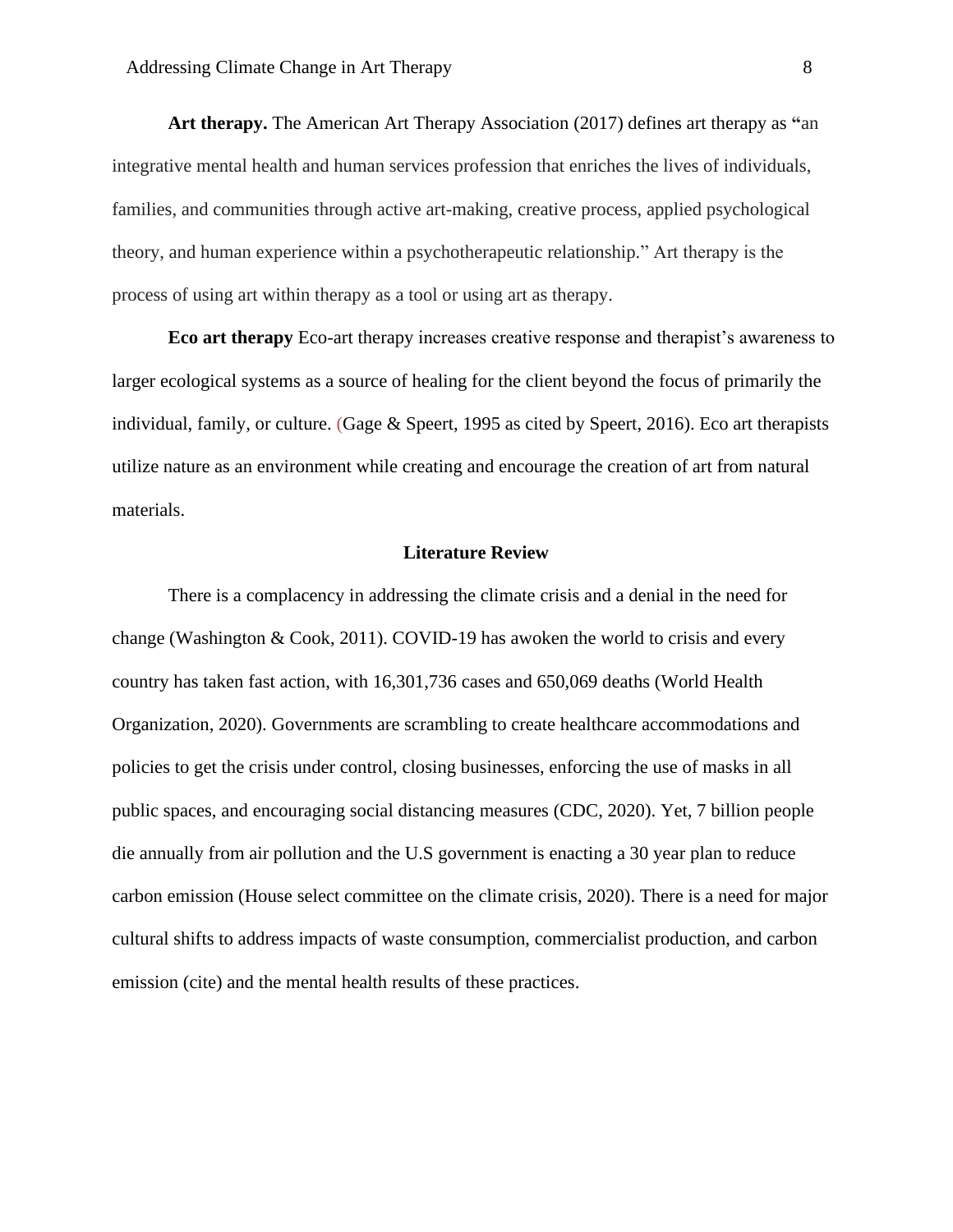This literature review will examine this paper's theoretical rationale, climate change as a social justice issue, mental health impacts of climate change, and art therapy in relation to climate change.

# **Theoretical rationale**

**Intersectionality theory.** This project utilizes an intersectionality theory perspective. Born from black feminism, intersectionality looks at overlap of social identities and oppression of power (Moradi & Grzanka, 2017). Climate change is heavily entangled with capitalism and other power systems within our economic systems that deepen the divide between socioeconomic statuses; thus, change to societal structure is needed to resolve both issues of classism and climate crisis (Park, 2015).

As a need grows to address social justice issues as a field, the integration of intersectionality into art therapy practice increases (Kuri, 2017). For art therapists to put intersectionality theory into practice, we need to implement the idea of self reflexivity and be aware of white theory (Kuri, 2017). Self-reflexivity is the continuous evaluating of one's own personal biases and culturally engrained societal constructs.

As therapists, our "focus can no longer be only on the psychological issues of clients" (Kuri, 2017, pp. 120). We need to call attention to how social and political dimensions of society affect the lived experience (Kuri. 2017). In doing so, the burden of the psychological issues is removed from the client and indicates a larger root cause.

# **Review of related research**

**Climate crisis.** Climate change is contributing to an increase in natural disasters and world health issues, which in turn create strain on food supply, economic systems, and social justices (WHO, 2020; APA, 2020; Scheirich, 2020). Changes in earth's climate have been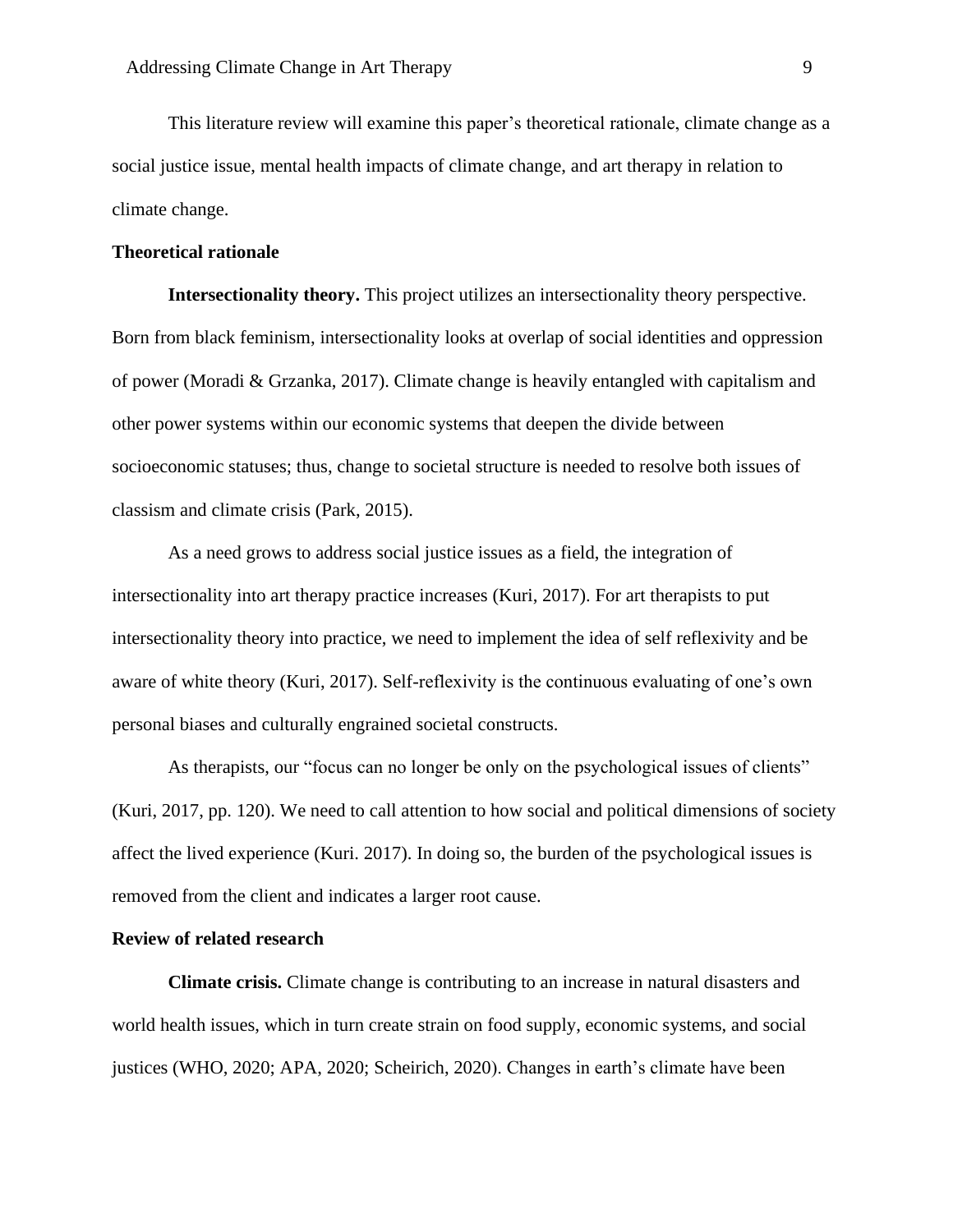observed since the  $20<sup>th</sup>$  century primarily as a result of human activity such as burning fossil fuels, "which increases heat trapping gas levels in earth's atmosphere, raising earth's average surface temperature…commonly referred to as global warming" (NASA, 2020).

**Environmental justice.** The world Health Organization (2020) indicates that air pollution contributes to 7 billion deaths annually worldwide. In 2018 new estimates reveal that 9 out of 10 people are breathing air with high levels of pollutants (WHO, 2020). Natural disasters are increasing in frequency and intensity as a result of climate change, including hurricanes, tornados, heat waves, and wild fires (Rattner & Newburger, 2019). Sea levels are rising in Miami and contributing to climate gentrification in which lower income residents, some descendants of slaves pushed there after the civil war, are being forced to leave as a result of rising rents or negligent landlords looking to sell for profit (Ariza, 2018). Climate intersects further with classism in construction of a natural gas compressor station in a historically black neighborhood (Ortiz, 2020).

**Climate change and mental health.** Climate anxiety, PTSD, increase in aggression, and increase in suicide have been identified by the American Psychiatric Association (2020) as mental health challenges resulting from climate change**.** Health effects from climate change manifest as both physical and psychological (Pihkala, 2019). There are direct and indirect effects. Direct effects include the mental health challenges as a result of a climate change influenced event like a heat wave or flood. Indirect effects on mental health include climate anxiety (Pihkala, 2010).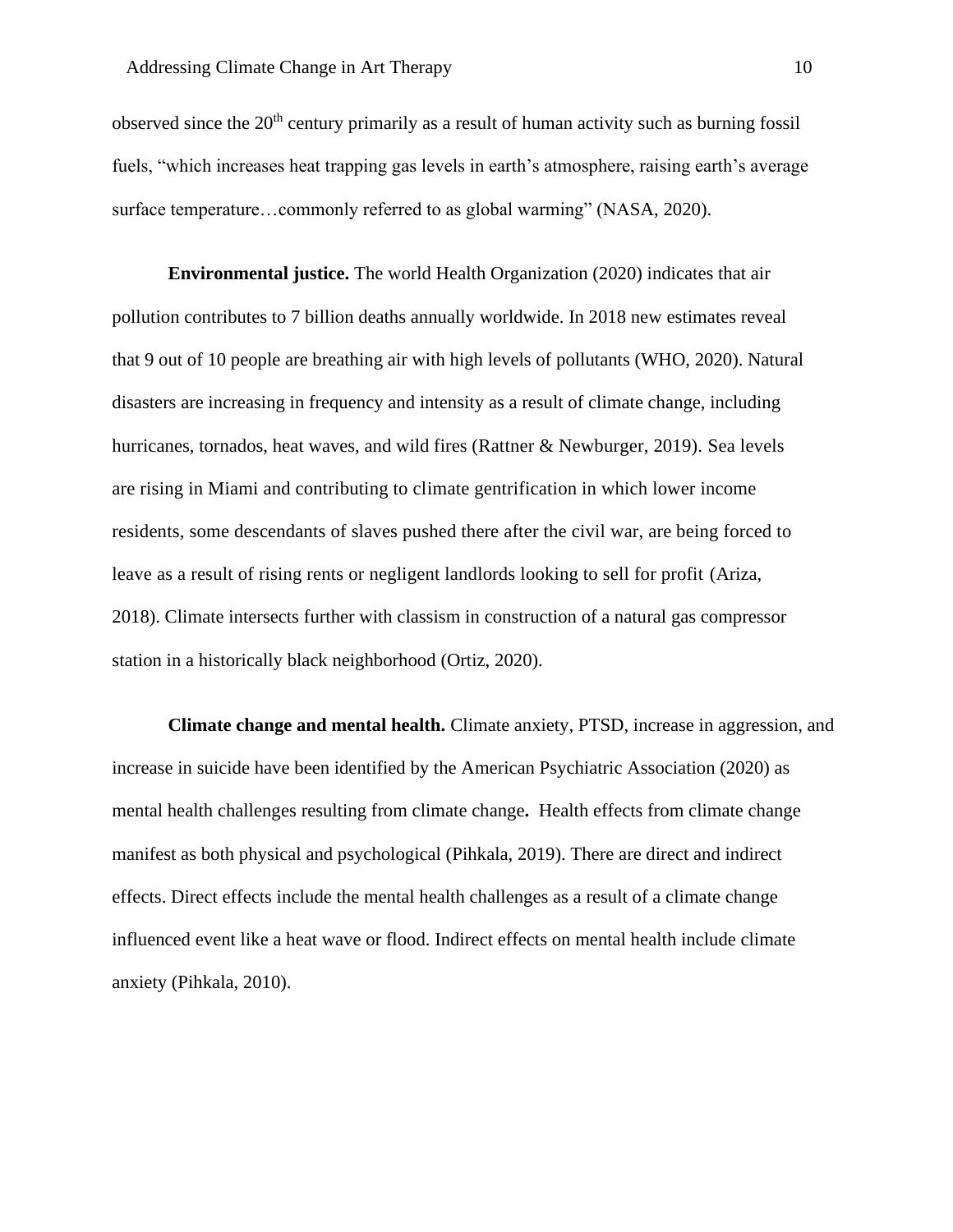*Climate anxiety.* Psychological difficulties that may result in climate anxiety include adjusting to new circumstances then adjusting coping mechanisms and the process of accepting one's own ethical responsibility in concern to climate change.

**Art therapy.** Research indicates that art therapy benefits in treating mental health challenges through utilizing creative expression and manipulation of art material (Joseph, 2006; Gussak & Rosal, 2016). Climate anxiety and other mental health effects have presented themselves as a result of climate change. Literature review by Scheirich (2020), indicates there is a lack of research on the overlap of utilizing art therapy in treatment of the effects of mental health effects of climate change. However, eco art therapy utilizes nature in art therapy practices and indicates potential to treat climate anxiety with art therapy (Scheirich, 2020). Within the creative therapies field, climate change has been addressed by Seabrook (2020) in how music therapy should begin addressing the mental health effects of climate change with clients.

Additionally, one interviewer for this project, Heginsworth (2020) and his colleague Gary Nash, begin advocating for creative therapies to have a voice in the issue of climate change. Yet, there is no other known research on the role of art therapists and the art therapy field in addressing climate change as a social justice issue within practice through conscientiousness of material choice and awareness of environmental impacts on clients mental health.

**Eco art therapy.** Interaction with nature in the creative process for therapeutic benefit is advocated for in Eco Art therapy (Kopytin & Rugh, 2017; Speert, 2016) Kopytin and Rugh (2017) describe the importance of caring for nature, since we are a part of nature, in taking care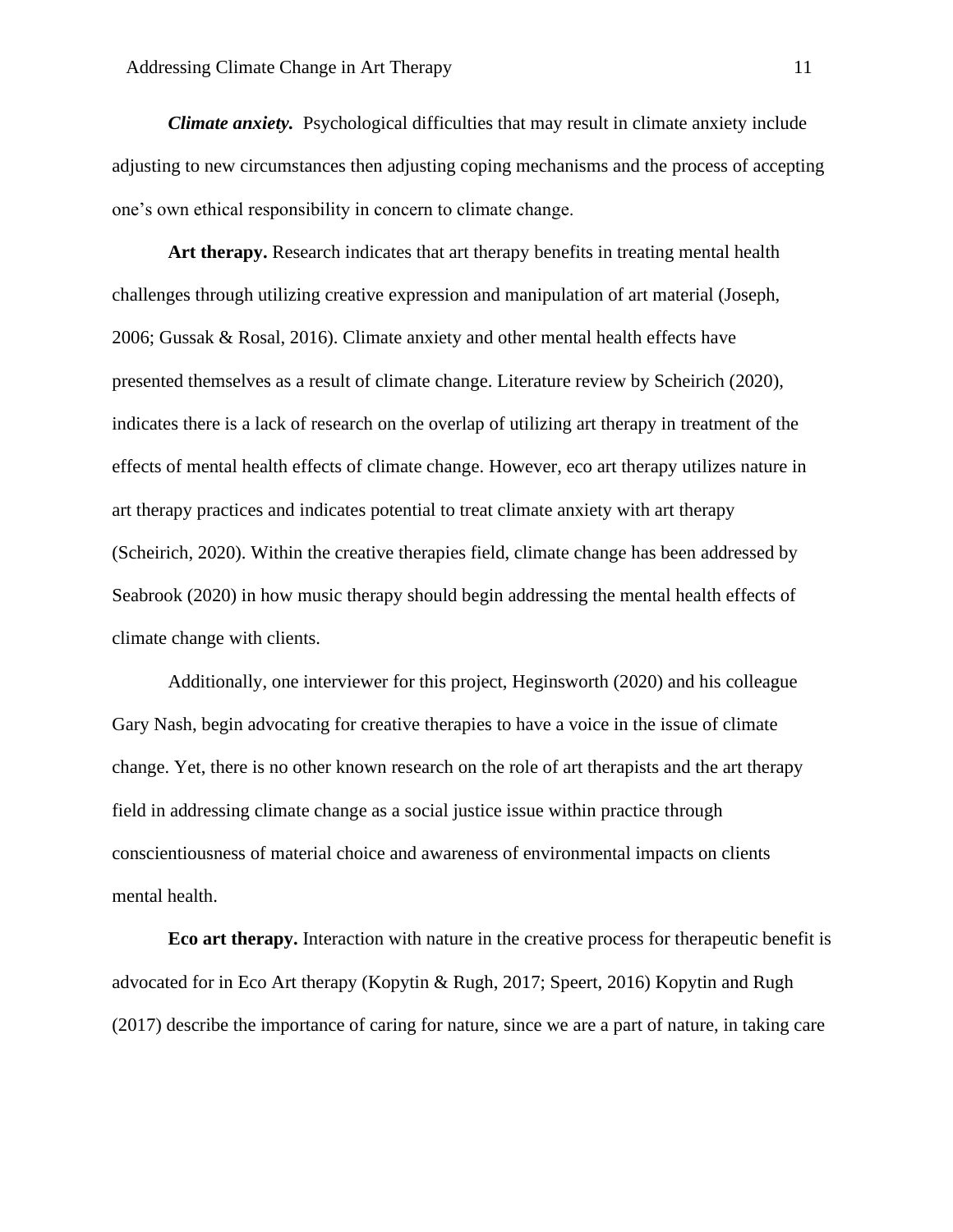of it, we take care of ourselves. Inherently there is a therapeutic quality to caring for nature because it cares for us (Kopytin & Rugh, 2017).

# **Method**

# **Setting**

The interviews were conducted via zoom meetings or through email correspondence. This was due in part to the pandemic and distance between the interviewer and eco art therapists. I conducted the art exploration portion of this project within my home while quarantining.

#### **Participants**

I interviewed four different eco art therapists, Dr. Pamela Whitaker, Ellen Speert, Ian Siddons Heginsworth, and Alexander Kopytin.

Dr. Pamela Whitaker is an art therapist living in Ireland who teaches at Belfast School of Art and runs community projects under the name of Groundswell. She is originally from Canada and has been the editor of the Canadian Art Therapy Association Journal. She has written, *Groundswell: The Nature and Landscape of Art Therapy in Materials and Media in Art Therapy* as well as, *The Art Therapy Assemblage in Art Therapy and Post Modernism*. I found Dr. Pamela Whitaker from her Groundswell project and the use of nature in art therapy practices.

Ellen Speert is the director of the California Center for Creative Renewal, is a boardcertified art therapist, and a registered expressive arts therapist. Ellen is a past president of the San Diego Art Therapy Association and was the first United States representative of the Art Therapy International Networking Group. She has been in private practice in San Diego since 1981. I found Ellen from her article published by the American Art Therapy Association titled, *Eco-Art Therapy: Deepening connections with the natural world* (2016).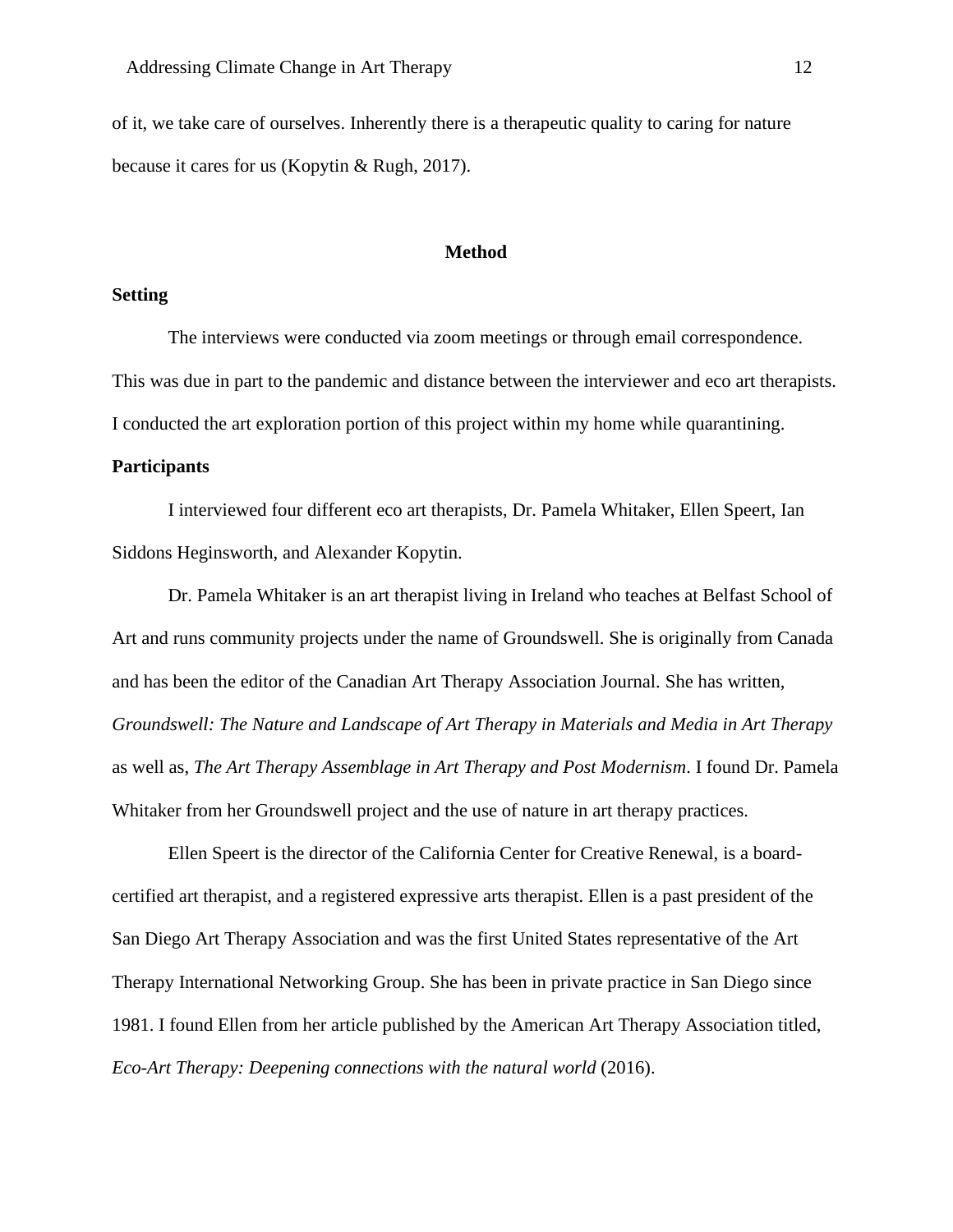Ian Siddons Heginworth is a registered drama therapist in Exeter, Devon. He teaches an environmental art therapy course at the London Art Therapy Centre. He uses the locations, themes, cycles, and materials of nature as therapeutic media. He worked for 35 years in the National Health Service primarily employed in mental health and learning disability services. Now, he runs a private practice in a woodland area of Exeter as an environmental arts therapist. I came into contact with Ian through his website about environmental arts therapy.

Dr. Alexander Kopytin is a psychotherapist, psychiatrist, and professor in the psychotherapy department at Northwest Medical I. Mechnokov University. He is the head of the postgraduate training in art therapy at the Academy of Postgraduate Pedagogical training at St. Petersburg, and chair of Russian Art Therapy Association. He recently published with Madeline Rugh, *Green Studio: Nature and the arts in therapy* (2016) and *Environmental expressive therapies: Nature-assisted theory and practice* (2017).

# **Procedure**

**Interviews.** I asked the eco art therapists the following questions:

- 1. What makes you passionate about the environment and art therapy?
- 2. How do you incorporate the two?
- 3. What therapeutic benefits do you see in eco art therapy?
- 4. What are your thoughts on climate change as a social justice issue?

5. How are you as an art therapist addressing this issue? Within therapy? And logistically (through waste reduction and environmental consciousness of materials?

6. If you don't think you are addressing it (either directly or indirectly), do you think it is important that we do?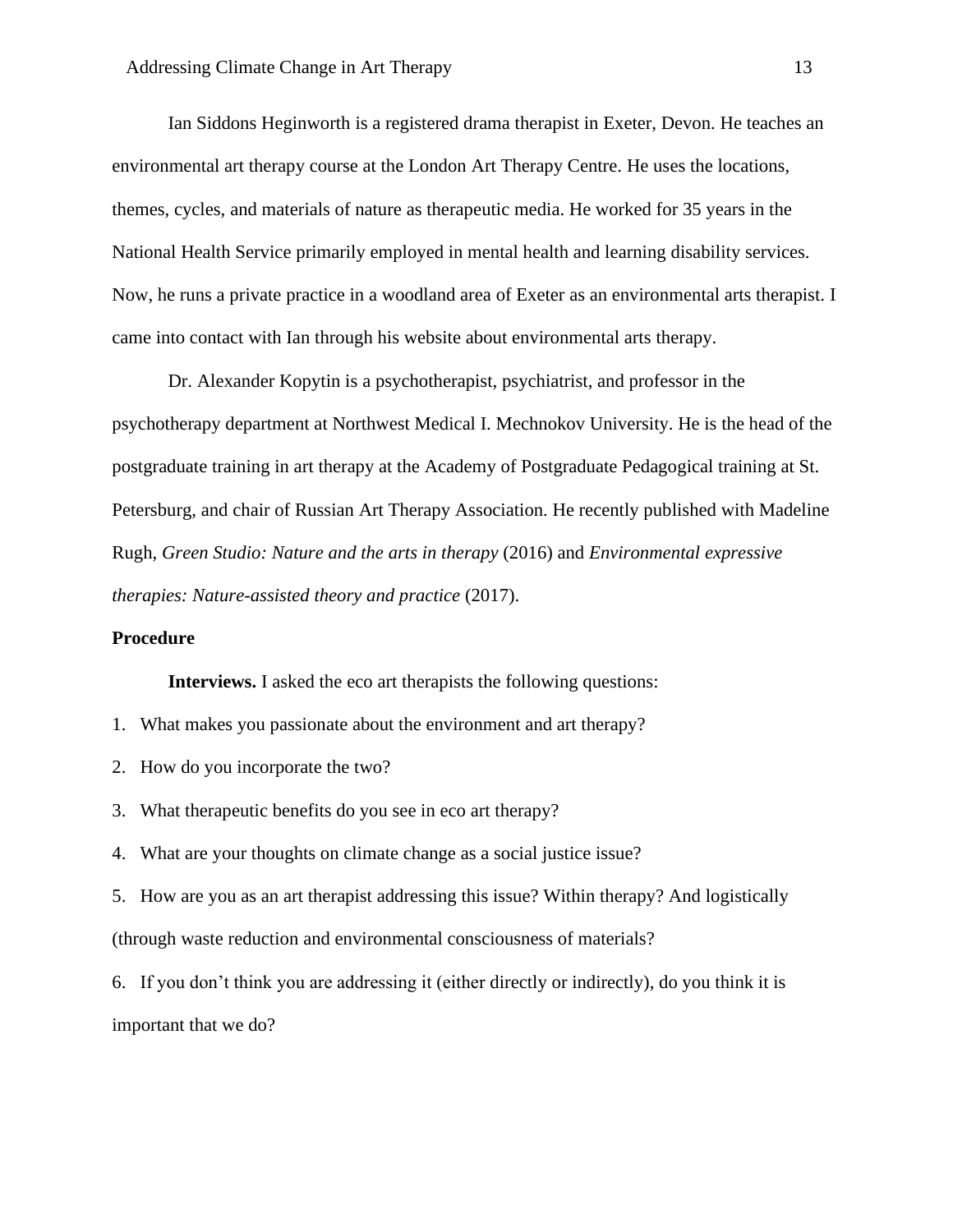7. How should art therapy proceed as a field in addressing climate change seeing as it is now a social justice issue?

8. What would be your biggest piece of advice for art therapist looking to be more environmentally conscious? For an art therapist looking to integrate nature into practice?

9. What are your thoughts on zero waste living?

10. What are your thoughts on Zero waste art therapy or artistry?

**Art exploration.** I wanted to maintain environmental consciousness while creating art from the trash collected. In order to do this, I used only compostable zero waste materials to create art from the trash in order to not create more trash in the long run. To do this, I used homemade recipes for salt dough to act as a sculpting agent, homemade glue made from flour, sugar, and water as an adhesive, and thread to connect trash. I originally considered only doing photography in order to not create any new trash. However, I felt it was important to experiment with and learn about sustainable art creation methods, and feel the emotional effects of making art from my own trash. I then documented the process on social media to share with the public. It is available to view on Instagram @3monthsoftrash.

# **Findings**

# **Interviews**

**Interview one: Dr. Pamela Whitaker.** Processing bereavement through community engagement and interaction with the garden was one therapeutic benefit Dr. Whitaker explained during our zoom call. Pamela spoke with excitement about community engagement and "expanding accessibility of art therapy." Through receiving grants, Pamela has created garden projects all throughout Belfast. She involves the community in the creation of these gardens and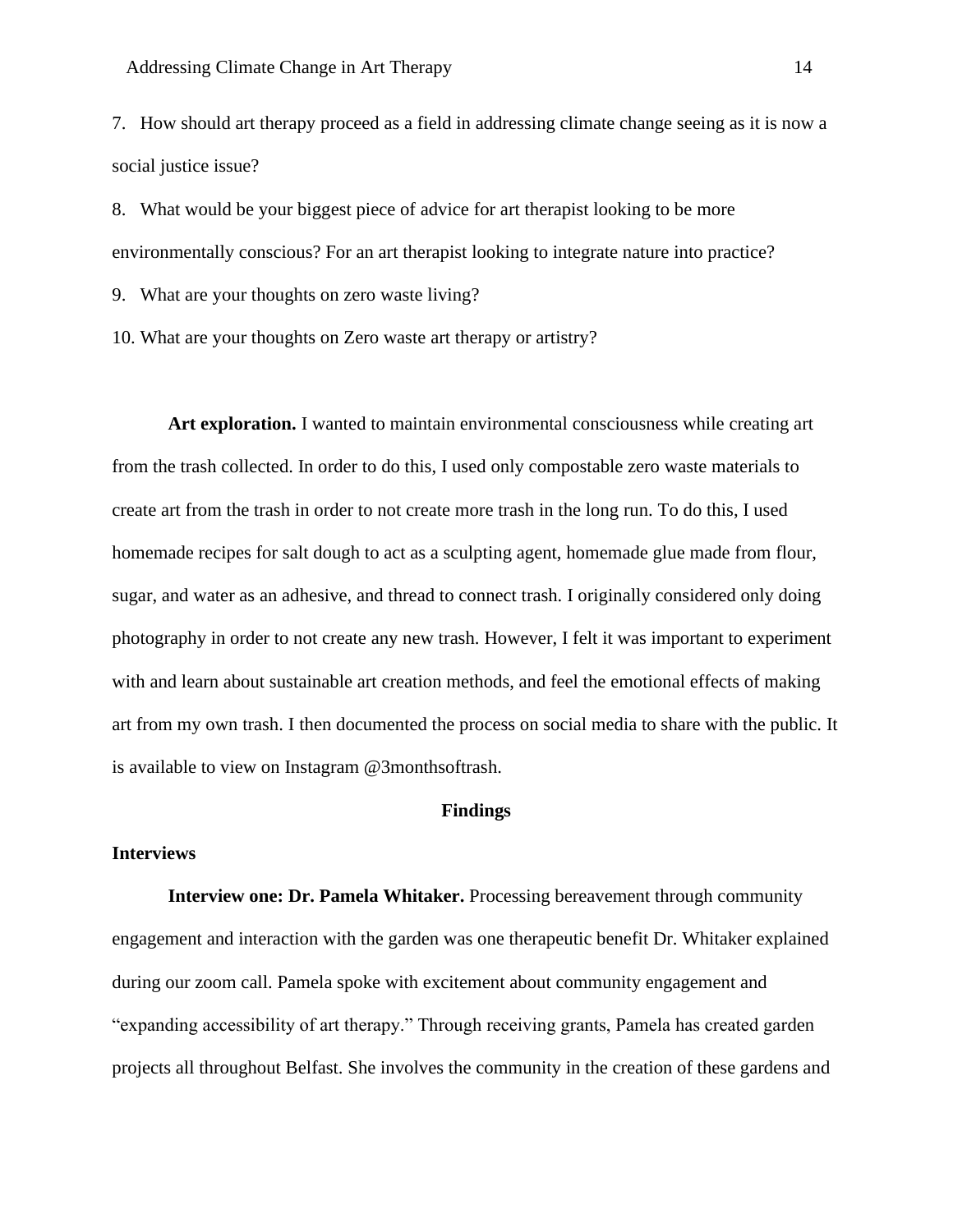encourages the production of art from the plants within them. Community care comes from maintaining the garden, the release of dopamine when foraging, and the community events they plan as celebrations within the garden. To recognize and support local traditions, Dr. Whitaker has worked with the community to organize traditional Irish celebrations.

Dr. Whitaker and I discussed how encouraging the use of natural materials and reconnection with nature inadvertently aids climate change. In addition to Groundswell's therapeutic qualities for community members, through using sustainable and natural materials, Groundswell is not contributing to waste and is increasing knowledge of ecology among the community.

**Interview two: Ellen Speert.** Ellen entered the interview with interest, stating that she had not heard of anyone looking into the overlap of art therapy and climate justice thus far. Ellen described her beautiful garden with succulents and fruit trees, stating there are metaphors all around the garden that can be related back to therapy and our lives. The compost may be a place someone goes when processing grief and the loss of life, and a place to remember that loss evolves into space for new life.

When asked about addressing climate change within practice, through material choice or with clients, Ellen describes using as many materials from nature as possible and always looking for a use for something before throwing it away. Ellen described collecting rainwater to use for painting and asking clients not to run the facet while washing the brushes, but to fill up a bowl. She even described showing a visiting artist leading a workshop how reusable cloths could be used instead of large quantities of paper towels. We discussed how these are small things, but they are often not thought about in our current culture, where everything can be bought and then thrown away. She expressed not fully knowing what the field of art therapy could do in response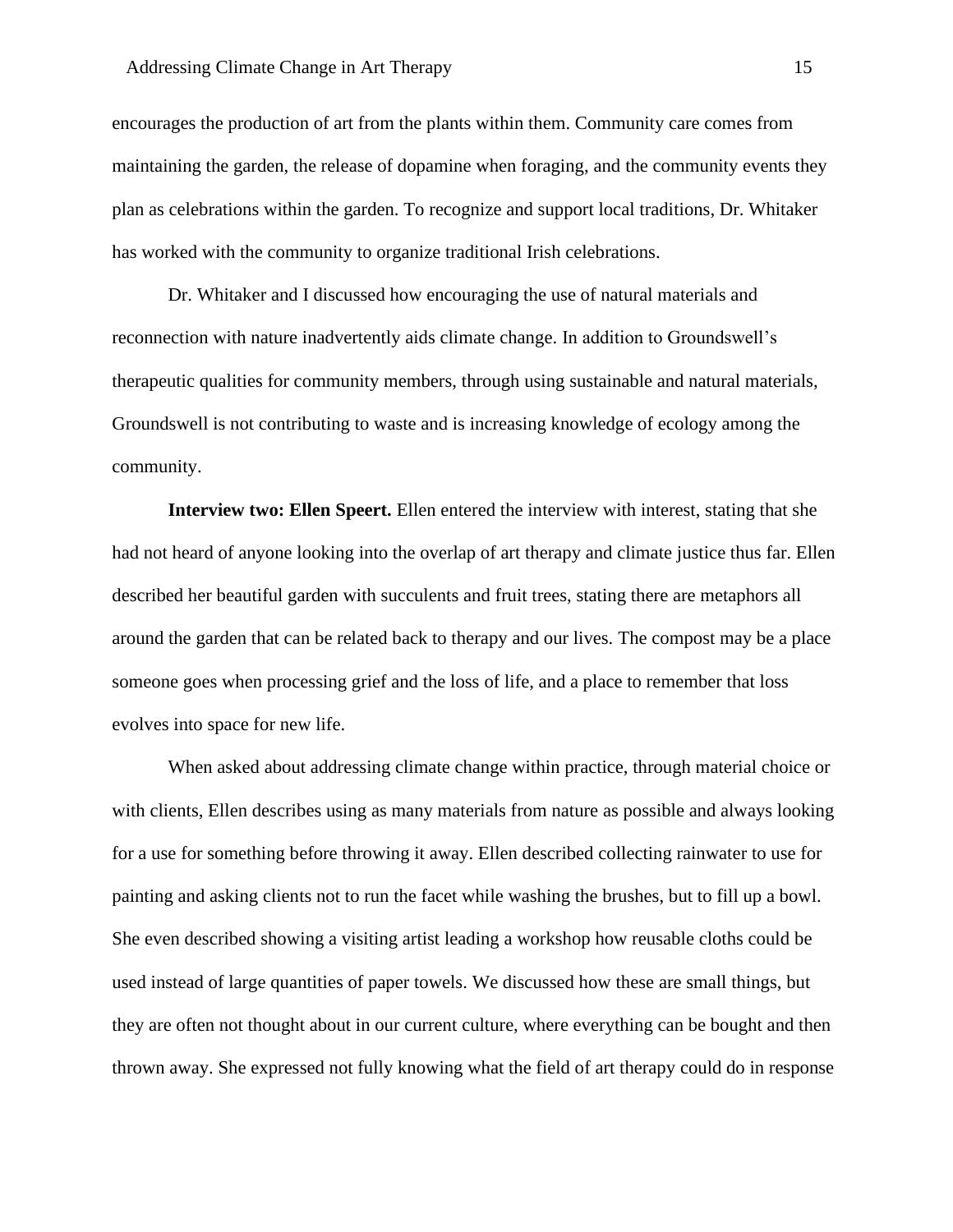to climate change as a social justice issue, except to incorporate more teachings on ecology in traditional art therapy courses, in order to understand more fully its importance, and our impact.

When discussing the concept of "zero waste," Ellen said it was something she "wished everyone thought about." However, she described a balance that must take place in art therapy in which modern commercialized materials are offered alongside natural materials, in order to provide choices for the clients. She also brought up a good point about needing to have the option for clients to get rid of something that triggers them, or they need to symbolically release from their life. In that way, art therapy could not be zero waste. However, we discussed alternate ways the client could discard something without putting it in the landfill, like safely burning (non-toxic materials), or observing its natural decomposition.

**Interview three: Ian Siddons Heginsworth.** Ian got back to me via email due to living with poor internet connection in between his boat and the woods. I could already tell he believes what he writes about living within nature. Ian expresses that therapy is about learning yourself and we cannot do so without nature, because we are a part of nature. Working with nature allows us to discover our "natural selves" (personal communication, June 24, 2020). Like Ellen, he wrote of rich metaphors seen in nature in sensory elements, color, texture, meaning, life and death, that align with therapeutic goals. He describes nature as the "ultimate teacher" who helps us to move closer to feeling (personal communication, June 24, 2020).

In concern to climate change as a social justice issue, he described the shifting balance between the masculine and feminine within eco art therapy. Our masculine is outward focused and "enables us to think of the outer world and to plan, strive and achieve our goals" (personal communication, June 24, 2020). The feminine is inward focused and "allows us to receive and feel all that comes back to us and its main concern is the business of love in all of its many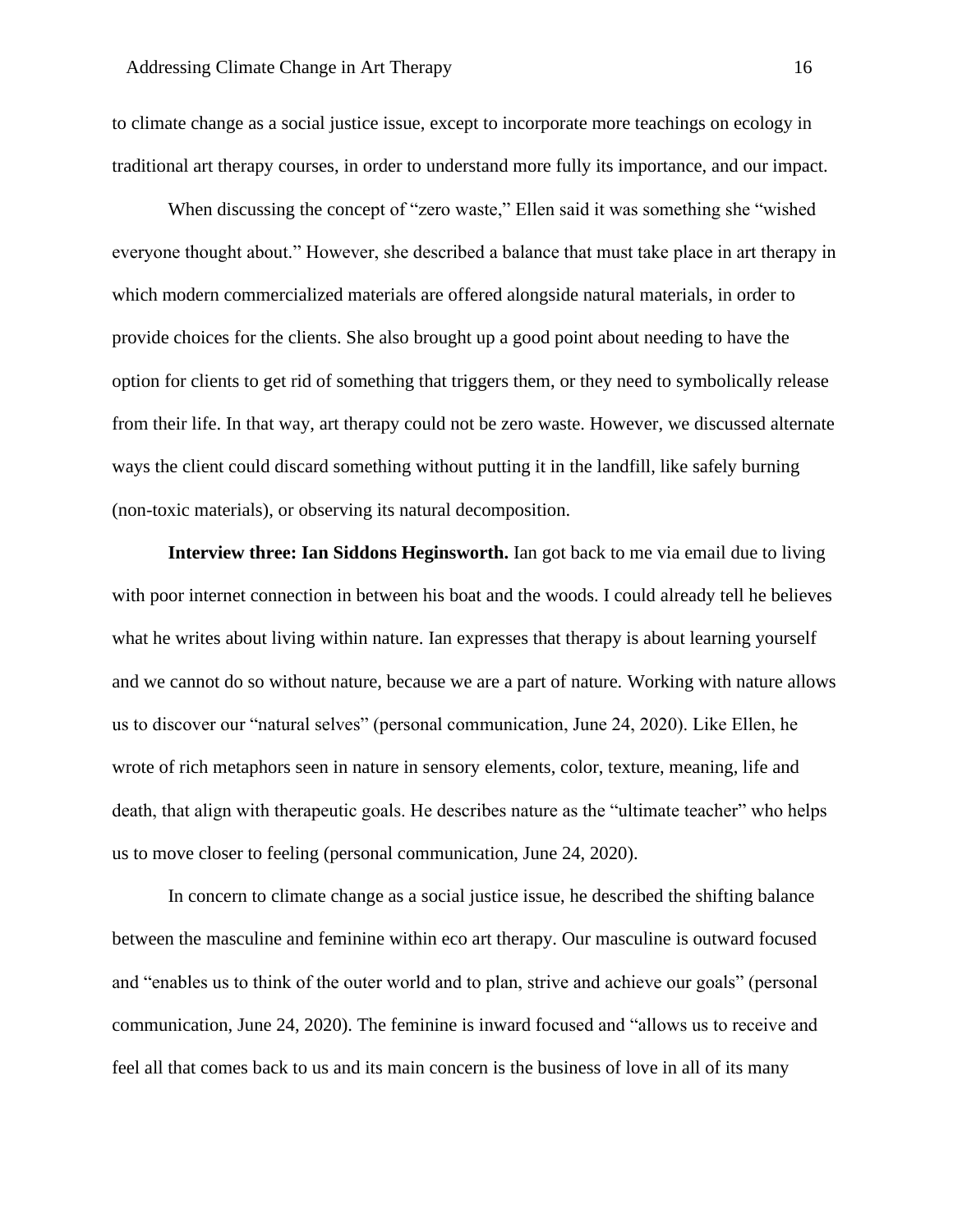guises" (personal communication, June 24 2020). Because our culture as a whole is more encouraged toward masculine traits to "avoid, numb or distract feeling" and "focus on the positive and deny the shadow," there is a corrosive effect to everything that would require the integrity of the heart, "parenting, education, health care, societal and sexual equality, religion, rite of passage, elderhood, and of course our relationship with the natural world" (personal communication, June 24, 2020). The purpose of the masculine is to think not to feel and thus results in seeing Nature as primarily a resource to "further its own ends" (personal communication, June 24, 2020).

He indicates that art therapy addresses this issue through "enduring relationship between soul and soil," which brings inherently a protective nature, a deeper love that results in the realization of the nature's protection over us and thus the need to protect nature. Logistically, within his eco art therapy practices he uses only woodlands, which requires no management of the natural processes. He also indicated that art therapists are recognizing and addressing climate change (Routledge, 2020).

When asked how traditional art therapists can incorporate more natural materials into practices, he said to "have the courage to take practice outdoors" (personal communication, June 24, 2020). Finally, he indicates zero waste living is "essential" and had not previously heard of zero waste artistry.

**Interview four: Alexander Kopytin.** Alexander responded to my inquiry with willingness and interest. He believes "that creative arts can play a great role in changing perception of the living environment, the Earth as well as our perception of ourselves as 'ecological' subjects" through this we develop more environmental consciousness and sustainable ways of life (personal communication, July 15, 2020). Eco art therapy increases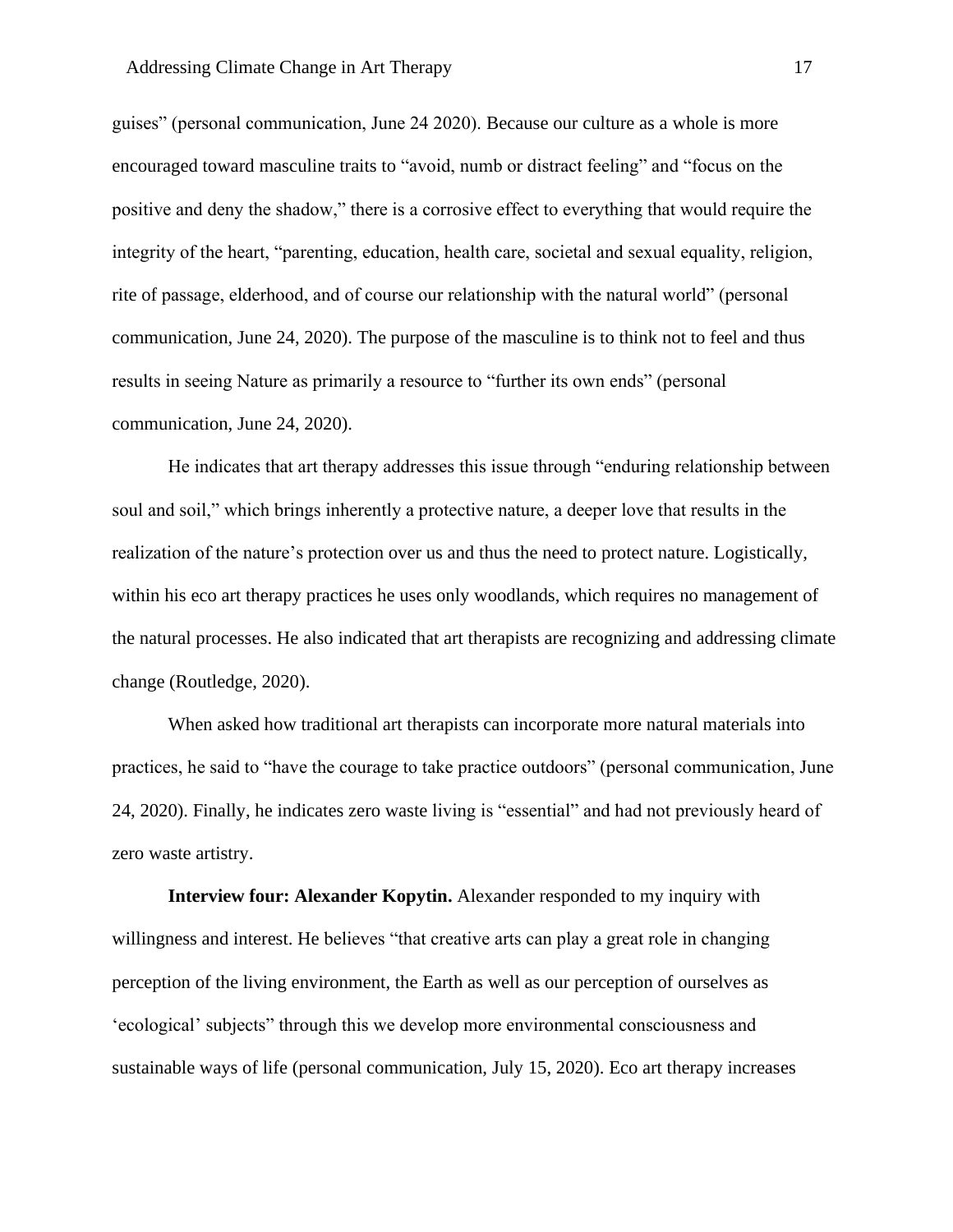health through learned therapeutic skills and self regulation. We can increase client's ecological knowledge through waste reduction and conscientiousness of materials. Additionally, eco art therapy involves, according to Theodore Rozak, the attunement to "aspects of human experience, in particular, those related to our biological history and our 'ecological unconsciousness'" which can be actualized to support "perception of ourselves as 'ecological subjects'" or our ecoidentity.

When asked about climate change as a social justice issues, he stated, "if you mean that people have such a fundamental need and right as to live in the 'healthy,' beautiful and unchallenged environment I believe that both we and future generations have such a need and right" (personal communication, July 17, 2020). He also points out that there is a balance between economic growth, care for the environment and social well-being are interconnected and "must be guaranteed" (personal communication, July 17, 2020).

Alexander also stated that "zero or at least reduced waste art therapy and artistry must be our demand," emphasizing the seriousness of this issue and the responsibility of art therapists and artists to recognize our impact.

**Interview themes.** Themes seen in the interviews include: the use of nature in art to create metaphors for therapy, the need for increased awareness and education of climate change among art therapists and clients, and the need for reduced waste in the practice of art therapy.

#### **Personal Arts Exploration**

**Personal climate anxiety.** When I finally came back to this box that had been sitting in the attic for a year, I felt nervous about the prospect of sharing it with the world. Upon reflection, I identified that the nervousness was rooted in shame. I felt like I was laying out all my dirty laundry for my friends and family to see. Combing through the trash, handling it, I saw the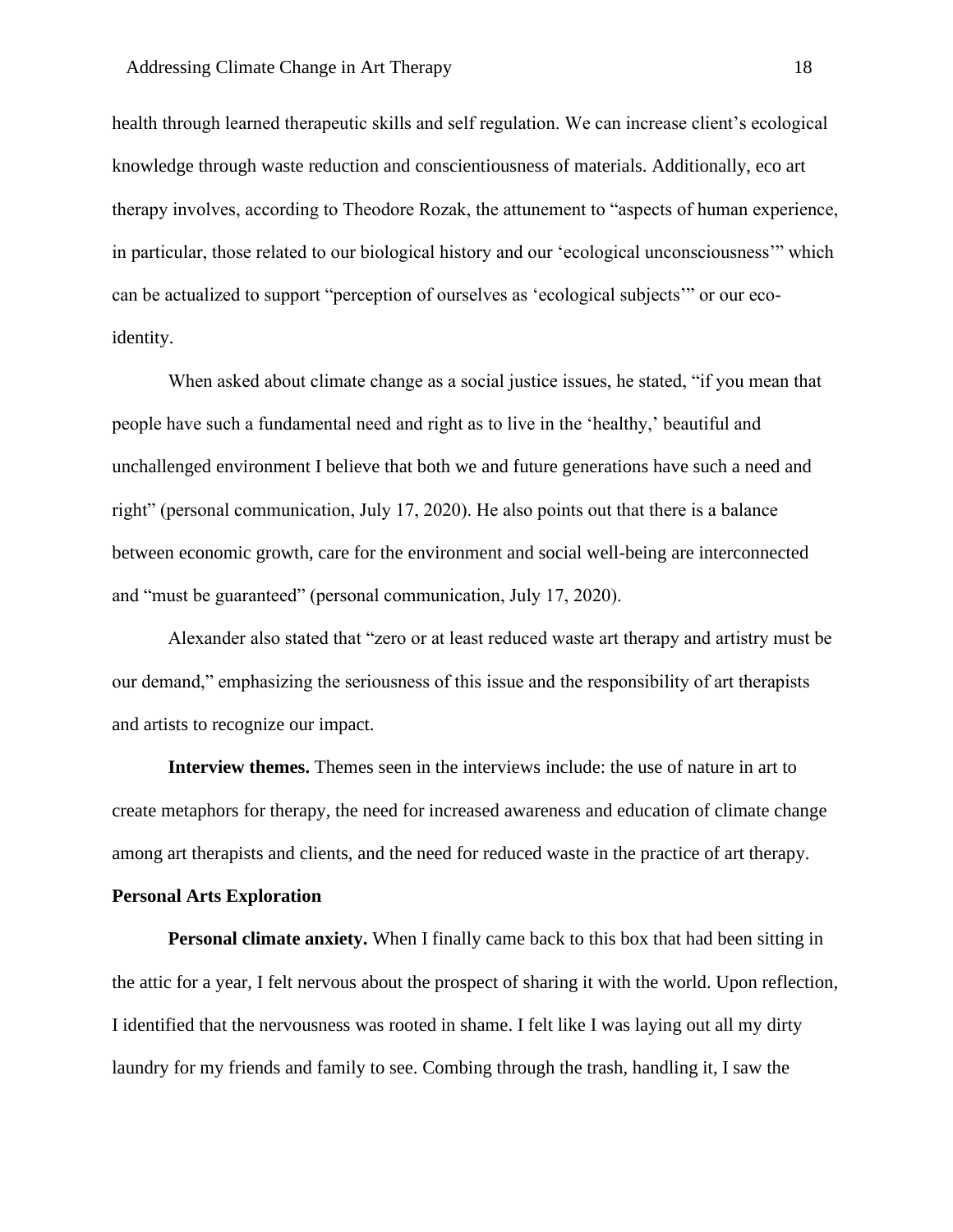permanent echo of everything I consumed during those three months. It's uncomfortable. Is it because I have grown a consciousness for the impact of waste that I did not have before? Would other people not feel this way cataloging and handling their trash? I feel ashamed for contributing to a global existential crisis. I looked at many of the items and felt guilty for not having the discipline to choose the zero waste option.

As I have exchanged habits and learned about reducing waste, one of the biggest things I have learned is that it's not the most convenient option. I feel passionate and curious to learn, but it does take time. For instance, 4 hours to bake bread instead of buying it at the store or grating bar soap for thirty minutes for homemade laundry detergent instead of ordering it from amazon. There are a million layers to the problem, in order to avoid being overwhelmed by what I have now identified as my own climate anxiety, I need to remember that my choices are not the only part of the problem.

**Perspective as an art therapist.** From an art therapist's point of view, as I was making art from these daily discards that would sit in the landfill for hundreds and hundreds of years, I grappled with the concept of permanency in art making and our "throw away" culture. I considered how permanency in art might translate to a desire for control over our lives, and assurance that we have visual impact. However, I found it powerful to experiment with biodegradable art materials like glue made from sugar, flour, and water, and know it may not more than a day or two. Was the process worth it if I could not keep the art? I tell my clients the process is more important all the time and encourage them to get rid of their art in the end if they choose, after all it should be their choice. However, this process made me consider how important it is to sit with what you have made and think about why you wish to keep it, or why you wish to get rid of it.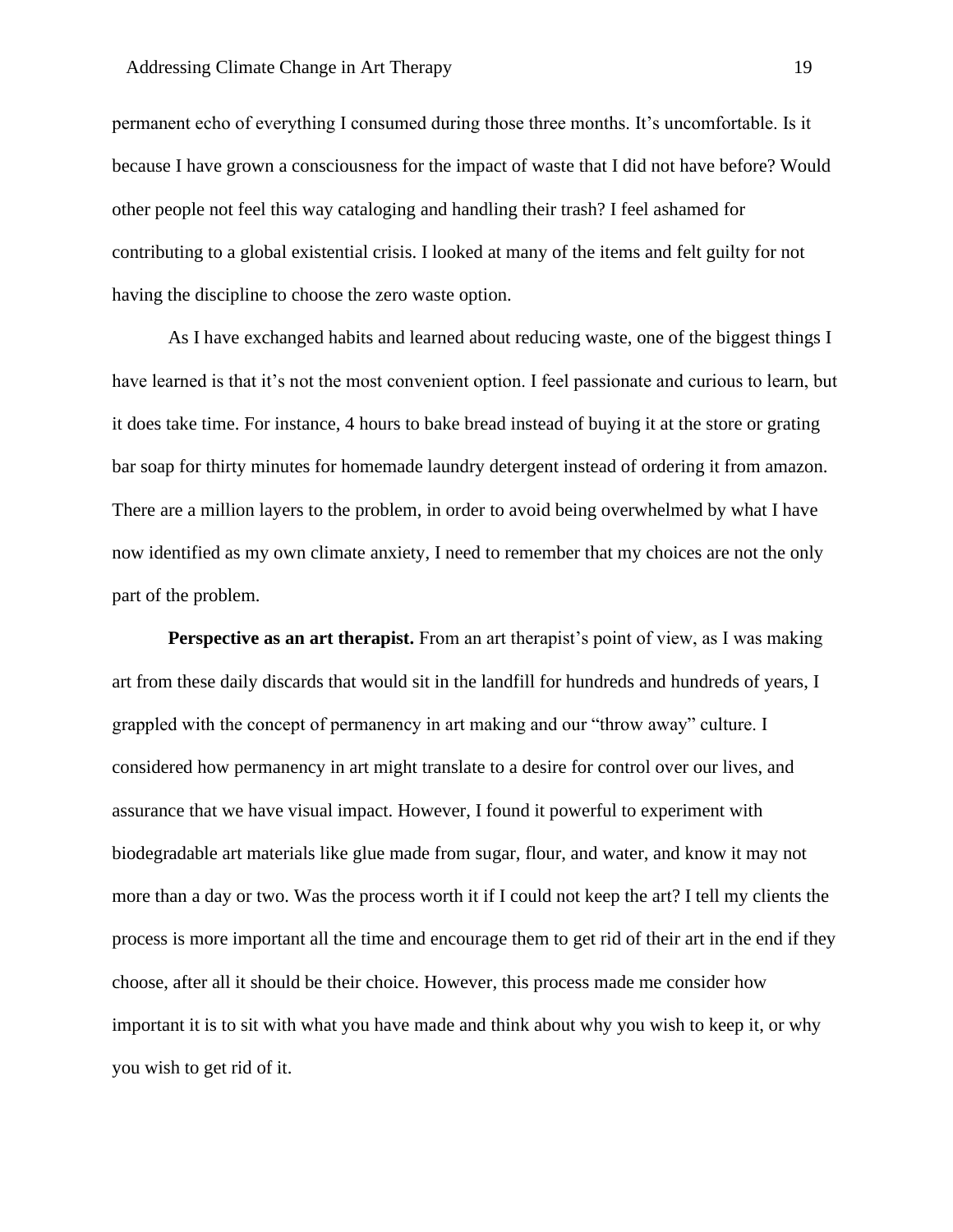I considered our "throw away" culture and how it may translate beyond just trash. When we consume something, buy food with packaging, clothes on a rack, furniture at the store, we can so easily get rid of it. Before commercialism made everything within convenient reach, literally through the tap of a button, people had to make everything themselves. I think we have lost some inherently therapeutic benefits of living that way. It takes problem solving skills and patience to create something from what you already have. Additionally, there is a sense of purpose, pride, and understanding that comes from creating with your own hands from materials you know the origin of. I feel like I am relearning skills that our culture has left behind. Beyond being easy on your wallet and good for the environment, there are clearly some benefits to mental wellbeing in creating art in a more sustainable way. At least, I experienced them.

**Advice from a zero waste artist.** Marissa Jacobs is an artist blogger who shares how to reduce waste in art making. She owns her own company where she does workshops with children and teaches them to create paint and paint brushes from foraging then shows them how to paint with these materials. Marissa also works for the Audubon society and National Geographic in environmental educational related roles. I met Marissa via zoom to discuss how she reduces waste in her art life.

Marissa and I acknowledged together that the "zero" in "zero waste" is a bit subjective because overall impact on the climate has to be considered above - in the moment - waste production. For example, a glue that Marissa suggest, a natural, non toxic, package free (free of plastics or nonbiodegradables) glue, is shipped all the way from Italy. Does the carbon emission from the delivery of the package negate the benefit of using package free and non-toxic glue, or would it be less time consuming and have the same impact to buy modern Elmer's glue at the store? We decided the solution would be to make your own, with corn starch and other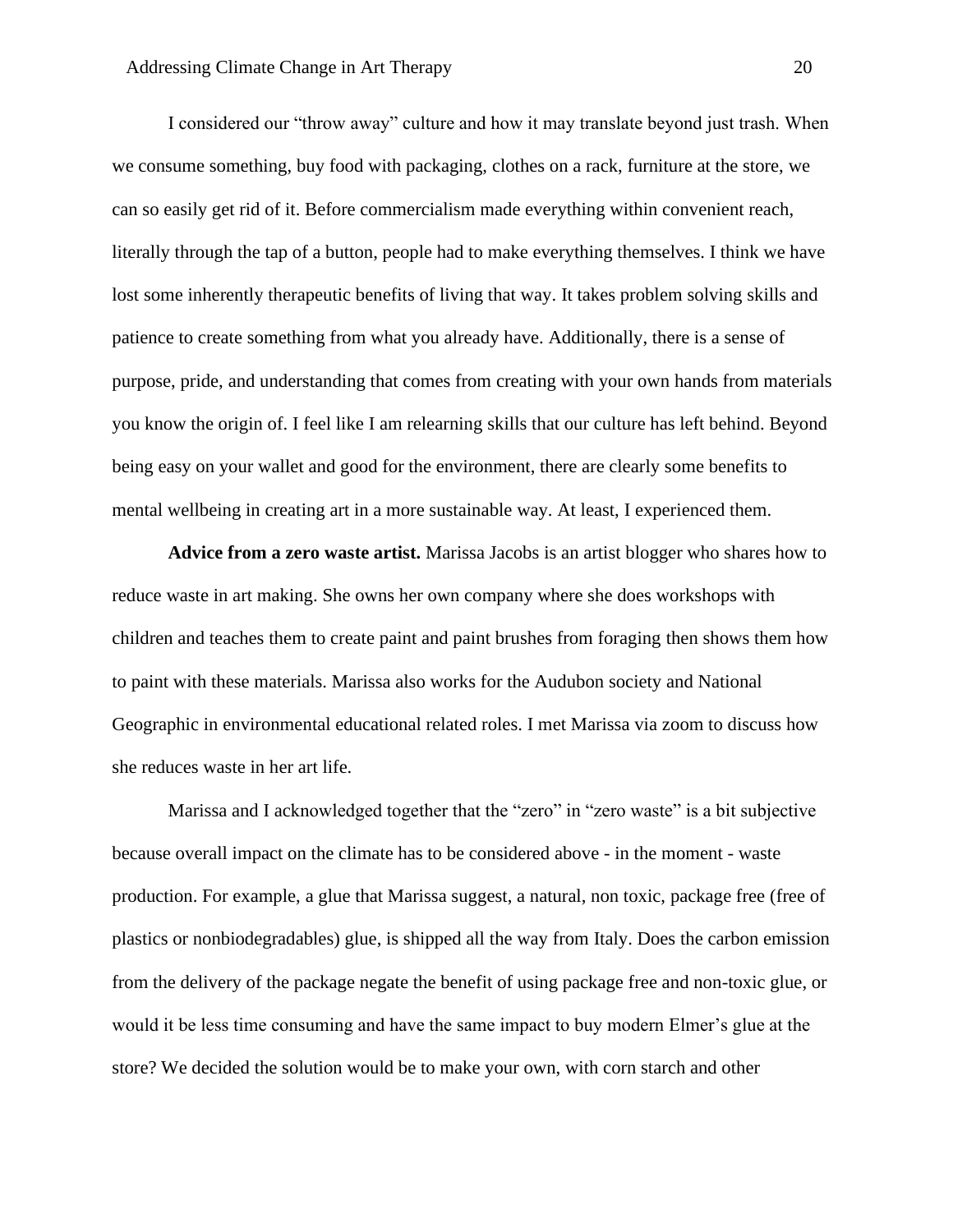ingredients, but then discussed where those products were shipped from and the packaging that they may come in. Clearly there is a lot to think about. In order to break it down for myself as an artist and other art therapists, I asked Marissa for advice on all modern main stream art therapy materials: glue, tape, paint, brushes, pastels, markers, and three dimensional material. Her main advice was to look into how things where made and where they came from, then ask yourself if you could make it yourself. Reusing and reducing is a good place to start too. Marissa stated that, "start where you are and learn from there… like any thing else, zero waste is a muscle you build" (personal communication, July 22, 2020).

# **Discussion**

From this combination of interviews and personal exploration, I learned there is use of nature in art therapy for the benefit of clients, however there is a need for increased conversation concerning the overlap of art therapy and climate change as a social injustice.

Thinking of waste consumption in a culture where it is normal and acceptable to generate waste threatens our comfort and convenience. We feel powerless, and as a result, many of us sit in denial and do nothing (Washington & Cook, 2011). I can say for me personally, learning more about the environmental issues sometimes makes me wish I was oblivious to them in order to lessen the burden and anxiety I feel surrounding them.

## **Limitations**

Again, limitations of this project include limited number of interviews done and amount of research done as well as personal bias. If there was more time to conduct the interviews, I would have liked to interview more eco art therapist and traditional art therapists, as well as more zero or reduced waste artists. I think the perspective of traditional art therapists on climate change would be important to understand in order to begin advocating for and encouraging the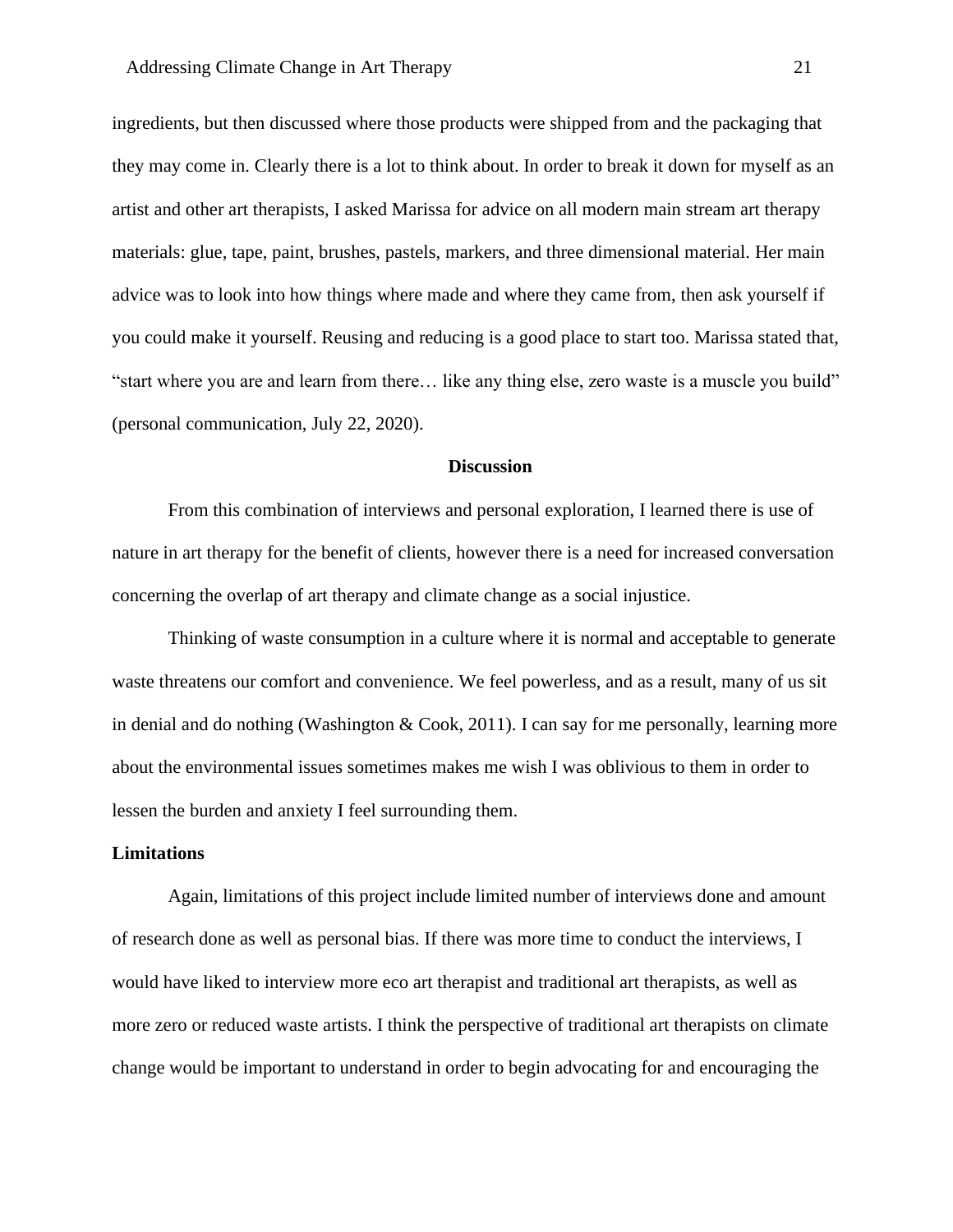reduction of waste in art therapy practices, and the implementation of teaching on the educational level for art therapists. Interviewing reduced waste artists and eco art therapists could help us to relearn how to reduce waste in practice, what materials are non toxic and low waste, and gain problem solving skills surrounding waste in art therapy.

#### **Implications and recommendations**

For myself, I am recommending the continued search for knowledge on eco art therapy, environmental issues and impacts, reduced waste artistry, and exploration of where this fits into my identity as an art therapist. If I end up working in a hospital or any institutional setting, my material choices may be limited by that setting to items I can sanitize or use with more convenience. However, I still wish to do as much as I can, even if that is something small like reusing plastic cups for painting or collecting paper scraps. I hope to continue to explore making my own materials, including painting with egg yoke and pigment, and dying fabric with plants, in order to bring more of these practices into use with clients.

My recommendations for other art therapists would be to evaluate the use and consumption of materials in their practice as well as their own understanding of climate change and the intersection of nature and mental health.

#### **Future development**

For future development, I would recommend having groups of people do this artistic exploration with trash collection, but for shorter amounts of time. It could be done specifically with art therapists, collecting everything they would throw away in one week that is not recyclable or compostable. Then with the remains they would create art using only non toxic, reduced waste art practices. This could raise awareness within the community, increase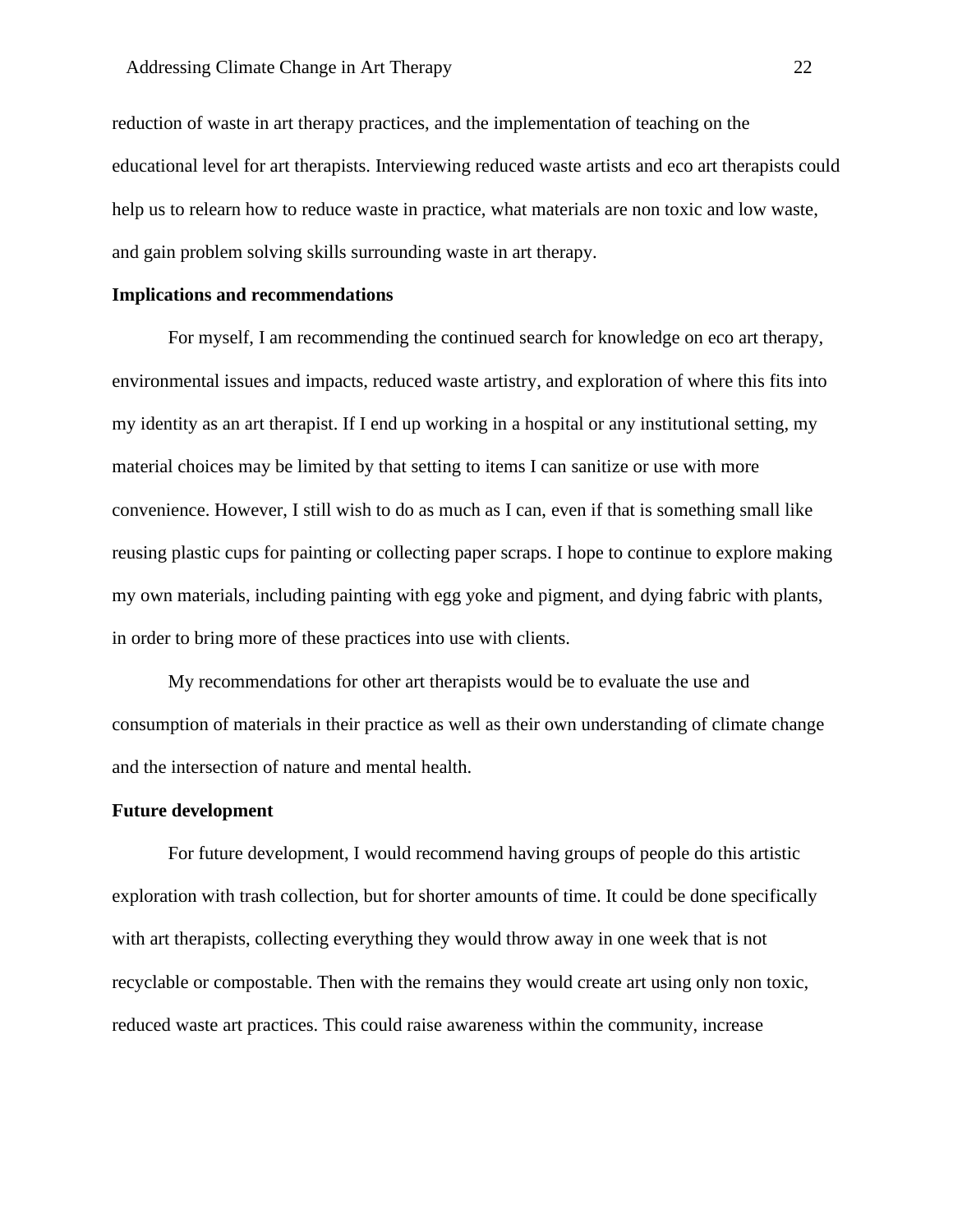communication surrounding the topic and help art therapists learn from personal exploration, the therapeutic benefits of creating with natural art materials.

In addition, it would be useful to continue investigating how other cultures perceive climate change and corresponding impacts of mental health in order to broaden scope of research and reduce my own personal bias in the collection of data.

## **Conclusions**

While completing this project I have felt overwhelmed, anxious, excited, passionate, and curious. Zero waste is a new culture trend that is actually revisiting previous ways of living before commercialization and mass production. On this journey, I find myself learning about art therapy, the psychology of our connection to earth, science and sustainability, cultural trends, as well as environmental destruction and social injustice results of human activity. At the same time, I find hope in the interest of other art therapists and the passion shared during the interviews of these wonderful eco art therapists. If we all commit to learning more and have the willingness to change, we can make a difference and find emotional and mental health benefits along the way.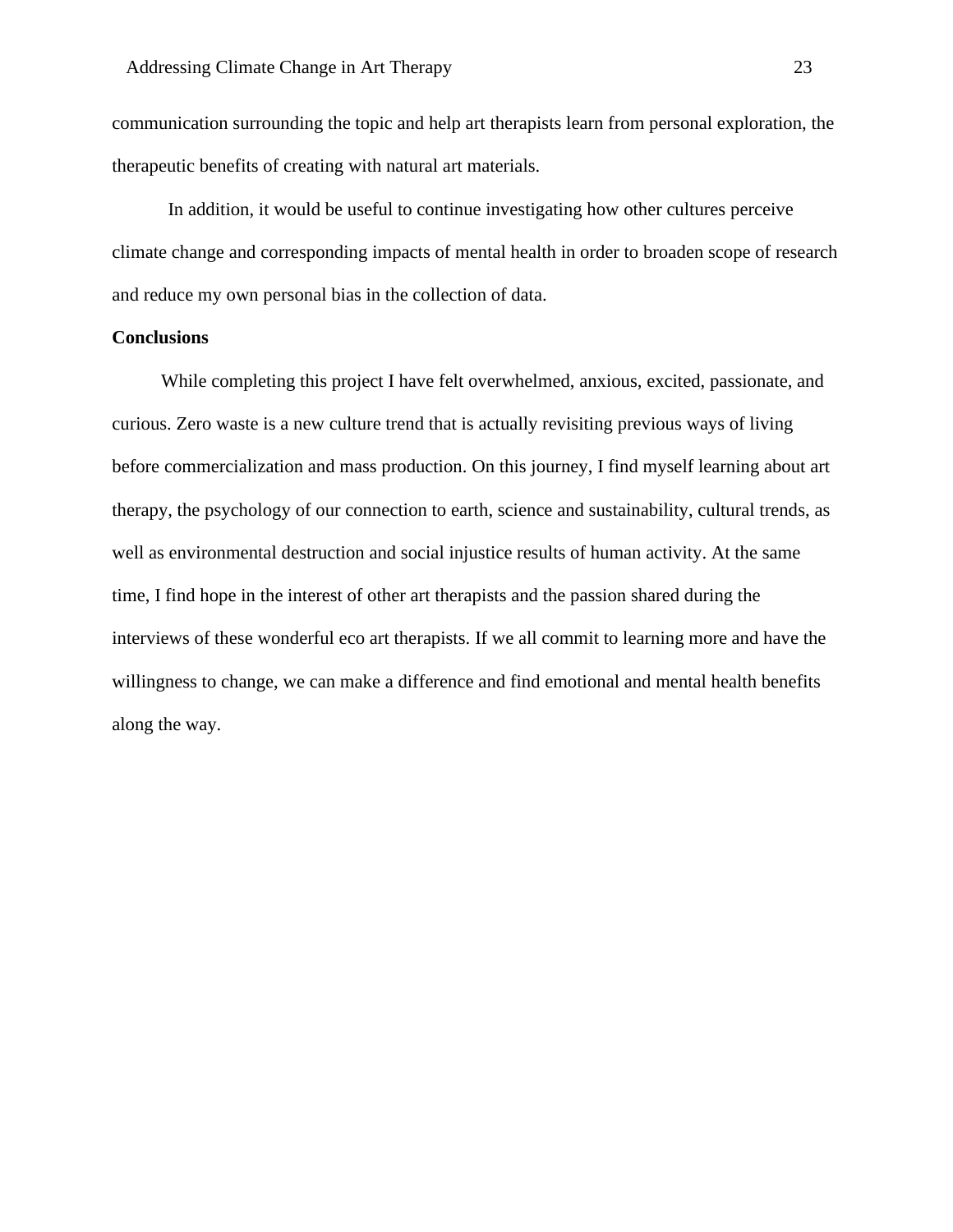## Resources

- American Art Therapy Association (2017). Definition of Art Therapy. Retrieved from [https://arttherapy.org/about/#:~:text=DEFINITION%20OF%20ART%20THERAPY,exp](https://arttherapy.org/about/#:~:text=DEFINITION%20OF%20ART%20THERAPY,experience%20within%20a%20psychotherapeutic%20relationship.) [erience%20within%20a%20psychotherapeutic%20relationship.](https://arttherapy.org/about/#:~:text=DEFINITION%20OF%20ART%20THERAPY,experience%20within%20a%20psychotherapeutic%20relationship.)
- American Counseling Association (2017, September). Social Justice. *ACA Member Blogs.*  Retrieved from https://www.counseling.org/news/aca-blogs/aca-member-blogs/acamember[-blogs/2017/09/18/social-justice](https://www.counseling.org/news/aca-blogs/aca-member-blogs/aca-member-blogs/2017/09/18/social-justice)

American Psychological Association (APA) (2017). *Multicultural guidelines: An ecological approach to context, identity, and* 

*intersectionality*. <https://www.apa.org/about/policy/multicultural-guidelines.aspx>

- Ariza, M. (2018, December 19). As climate change hits Miami, only the rich will be able to protect themselves. *The Huffington Post*. Retrieved from [https://www.huffpost.com/entry/climate-change-gentrification-miami](https://www.huffpost.com/entry/climate-change-gentrification-miami-displacement_n_5c13730ce4b0f60cfa27e471)[displacement\\_n\\_5c13730ce4b0f60cfa27e471](https://www.huffpost.com/entry/climate-change-gentrification-miami-displacement_n_5c13730ce4b0f60cfa27e471)
- Center for Disease Control (CDC) (2020). Guidelines for Opening up America Again. Retrieved from<https://www.whitehouse.gov/openingamerica/>

Gussak, D., & Rosal, M. L. (2016). *The Wiley handbook of art therapy*. Wiley Blackwell.

- Heginworth, I. S., & Nash, G. (2020). *Environmental arts therapy  : the wild frontiers of the heart*. Routledge.
- Joseph, C. (2006) Creative Alliance: The Healing Power of Art Therapy, Art Therapy, 23:1, 30- 33, DOI: 10.1080/07421656.2006.10129531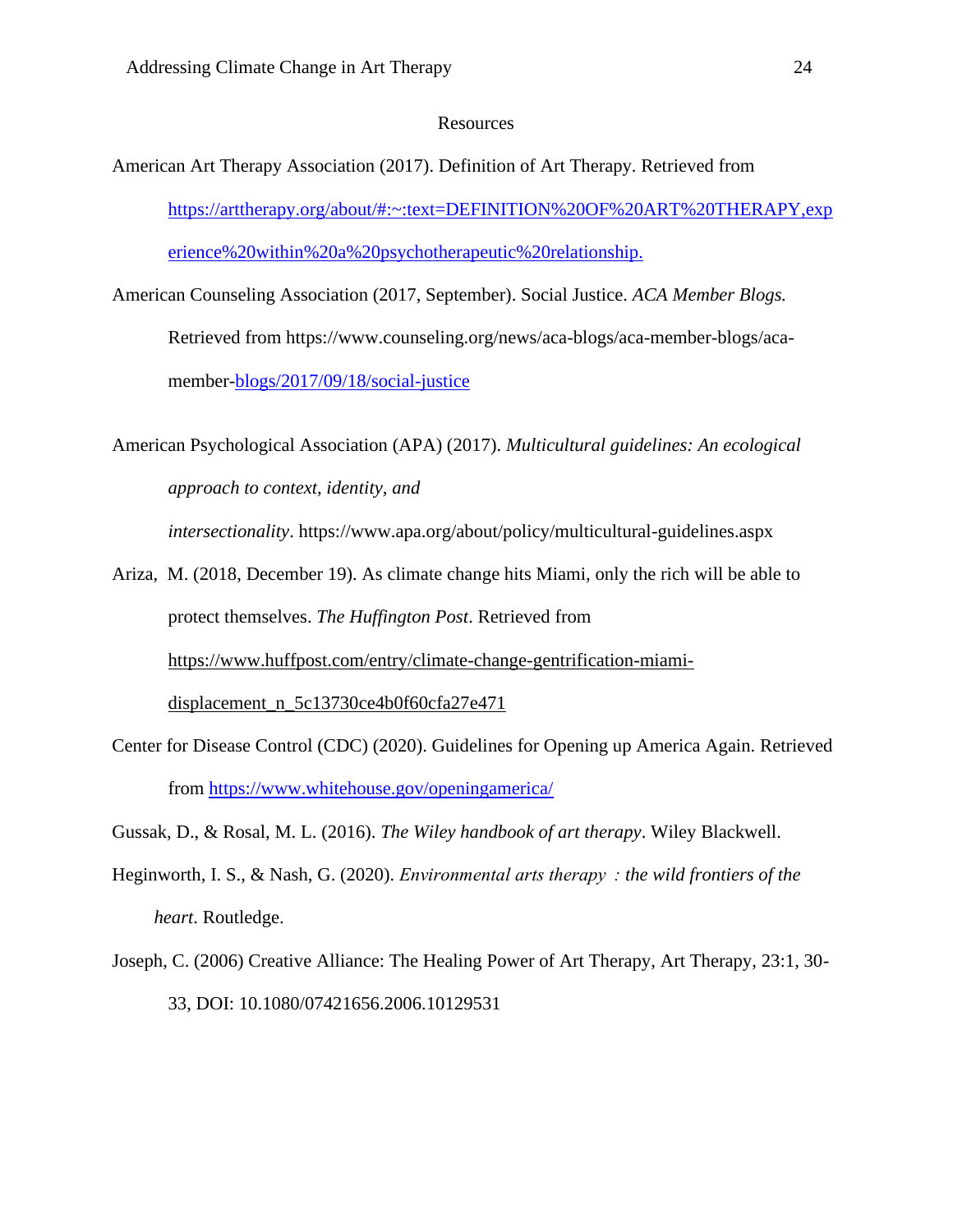- Kuri, E. (2017). Toward an Ethical Application of Intersectionality in Art Therapy. *Art Therapy: Journal of the American Art Therapy Association*, *34*(3), 118–122. [https://doi](https://doi-org.proxy.lib.fsu.edu/10.1080/07421656.2017.1358023)[org.proxy.lib.fsu.edu/10.1080/07421656.2017.1358023](https://doi-org.proxy.lib.fsu.edu/10.1080/07421656.2017.1358023)
- Kopytin A., Rugh M. (Eds.) (2016). *Green Studio: nature and the arts in therapy* (NY, NY: Nova Science Publishers)
- Kopytin, A. I., & Rugh, M. M. (2017). *Environmental Expressive Therapies : Nature-Assisted Theory and Practice*. Routledge.
- Moradi, B., & Grzanka, P. R. (2017). Using intersectionality responsibly: Toward critical epistemology, structural analysis, and social justice activism. *Journal of Counseling Psychology*, *5*, 500.
- NASA (2020). Overview: weather, global warming and climate change. Retrieved from <https://climate.nasa.gov/resources/global-warming-vs-climate-change/>
- Newburger, E. & Rattner, N. (2019, December 15). 'Any growth is more than we can afford': Carbon dioxide pollution hits record high as planet warms. *CNBC.* Retrieved from [https://www.cnbc.com/2019/12/15/natural-gas-surges-climate-change-after-carbon](https://www.cnbc.com/2019/12/15/natural-gas-surges-climate-change-after-carbon-emissions-record-in-2019.html)[emissions-record-in-2019.html](https://www.cnbc.com/2019/12/15/natural-gas-surges-climate-change-after-carbon-emissions-record-in-2019.html)
- Park, J. (2015). Climate Change and Capitalism. *Consilience,* (14), 189-206. Retrieved July 29, 2020, from www.jstor.org/stable/26188749

Pihkala, Panu. 2019. Climate Anxiety. Helsinki: MIELI Mental Health Finland.

Scheirich, Caitlin (2020) *Coping with the Climate Crisis: Exploring Art Therapy for Sustainable Mental Health.* [Graduate Projects (Non-thesis)] (Unpublished)

Seabrook, D. (2020). Music therapy in the era of climate crisis: Evolving to meet current needs.

The Arts in Psychotherapy, 68(1), 1-8. doi:10.1016/j.aip.2020.101646